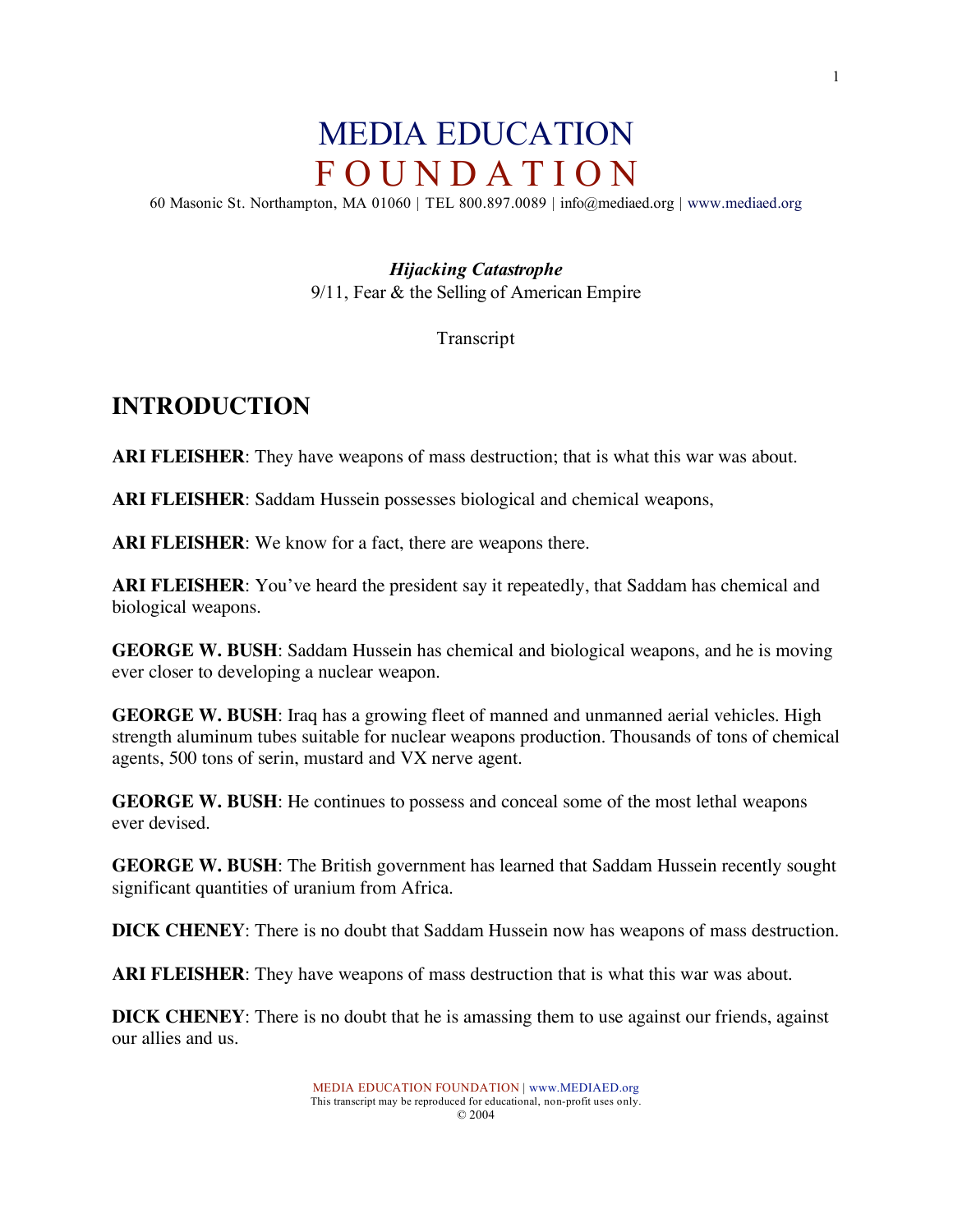**GEORGE W. BUSH**: Saddam Hussein is a homicidal dictator who is addicted t o weapons of mass destruction.

**ARI FLEISHER**: They have weapons of mass destruction that is what this war was about.

**DAN RATHER**: Where are Saddam Hussein's weapons of mass destruction? Former chief weapons inspector David Kay said last week quote "we were all wrong about Saddam's weapons of mass destruction". By now the world knows there was a massive intelligence failure on the war in Iraq. President Bush and other countries....

**JULIAN BOND** (Narrator): The failure to find Saddam Hussein's alleged weapons of mass destruction has raised serious questions about the legitimacy and legality of the ongoing war in Iraq. But as both American and Iraqi casualties escalate and as the conflict becomes more chaotic and deadly by the day, debate within the United States continues to focus narrowly on whether American intelligence agencies provided accurate enough information to justify going to war. In the process, a larger question has been all but ignored. If the war was not about weapons of mass destruction, what is it really about?

**SOLDIER:** I keep asking the question of why and how. Does this incident even have a purpose?

**JULIAN BOND**: Pursuing this question forces us to consider a different story. It is a story that begins as the Cold War ends. A story about a group of self identified radical conservatives at the right wing extreme of the Republican Party. A group of intellectuals and policy makers who saw the fall of the Soviet Union and communism not as a opportunity to scale back America's Cold War military machine, but as an opportunity to build up its size and scale, to use military force more aggressively and unilaterally, to construct a new unchallenged American empire.

**CHALMERS JOHNSON**: It's this kind of ideology that has grown up in the wake of the Cold War -- propounded quite openly by what we are calling neoconservatives in America -- that identifies the United States as a colossus athwart the world, a new Rome, beyond good and evil. We no longer need friends. We don't need international law. Like the old Roman phrase, it doesn't matter whether they love us or not, so long as they fear us.

# **CHAPTER 1: Blueprint for Empire**

**CHIEF JUSTICE REHNQUIST**: Repeat after me. I, George Walker Bush, do solemnly swear…

**JULIAN BOND**: When George W. Bush took office in 2000, he brought with him some of the most conservative foreign policy voices in the Republican Party. Chief among them were Vice President Dick Cheney, Secretary of Defense Donald Rumsfeld, and Deputy Secretary for Defense Paul Wolfowitz, all of whom had served together previously during the administrations of Ronald Reagan and George H.W Bush. Paul Wolfowitz, in particular, had long been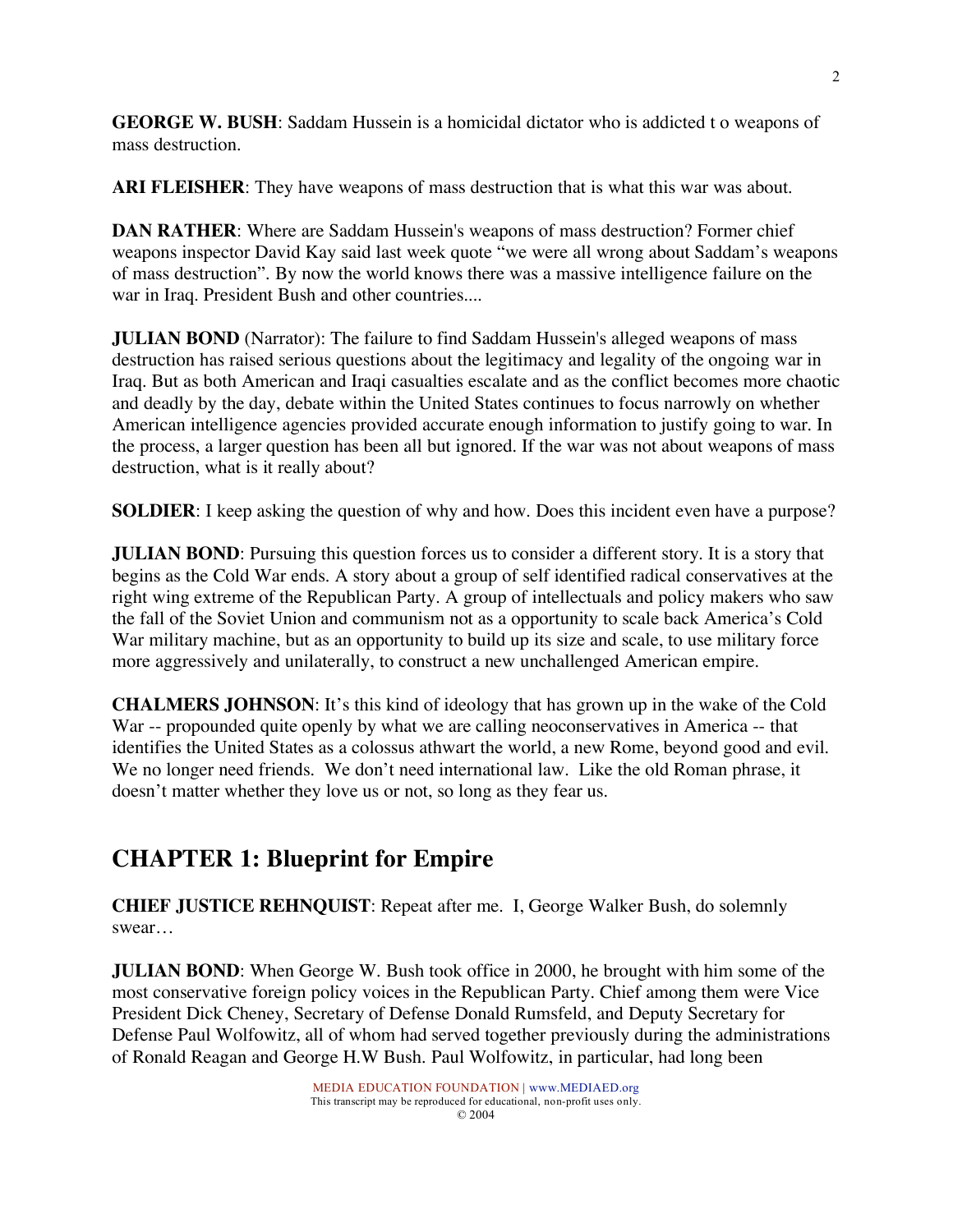recognized as the intellectual force behind a radical neo conservative fringe of the Republican Party. For years, Wolfowitz had been advancing the idea that the United States should reconsider its commitments to international treaties, international law, and multilateral organizations such as the United Nations.

**WILLIAM HARTUNG**: You know, this is not just a Republican takeover, this is a very specific wing of the Republican Party. It's neoconservative. It's unilateralist. It doesn't believe in the rule of law. It doesn't believe that you have to tell the public the truth.

**NOAM CHOMSKY**: They happen to be an extremely arrogant, dangerous group of reactionary statists. They're not conservatives.

**LT. COL. KAREN KWIATKOWSKI**: They have a political agenda with regards to foreign policy that they had been working on for years and years and writing about this and saying this is the post-Cold War vision. This is our post-Cold War vision for American power.

**NORMAN MAILER**: Ever since the Cold War ended there were people who were fuming on the right thinking this is the golden opportunity now that Russia's out of the way for America to take over the world. We're not doing anything about it. Those damn liberals, those softheads, are keeping us from doing what is our godly mission.

**JULIAN BOND**: A radical plan for American military domination first surfaced during the administration of George H. W. Bush. In 1992, Paul Wolfowitz, working in the Department of Defense, was asked to write the first draft of a new national security strategy- a document entitled "The Defense Planning Guidance." The most controversial elements of what would later come to be known as the Wolfowitz Doctrine were that the United States should dramatically increase defense spending, that it should be willing to take pre-emptive military action, and that it should be willing to use military force unilaterally -- with or without allies. This new reliance on military force was necessary, according to Wolfowitz, to prevent the emergence of any future or potential rivals to American power, and to secure access to vital resources, especially Persian Gulf Oil.

**WILLIAM HARTUNG**: This caused uproar when it was leaked and the Europeans got upset and people like Colin Powell and George Herbert Walker Bush and even Cheney said 'this is kind of out there, guys. You've got to tone that down because the end of the Cold War isn't necessarily a green light for us to go ballistic in building up our military and pushing countries around using the sword rather than diplomacy.' But these guys never let go of that.

**JULIAN BOND**: Out of power during the Clinton presidency, Wolfowitz and his colleagues affiliated themselves with a number of influential conservative think tanks. In 2000, they would craft yet another proposed national security strategy. This one published by a right wing think tank calling itself the Project for the New American Century. At its core the document revived the Wolfowitz Doctrine. It called on the United States to increase the military budget by up to 100 billion dollars, to deny other nations the use of outer space, and to adopt a more aggressive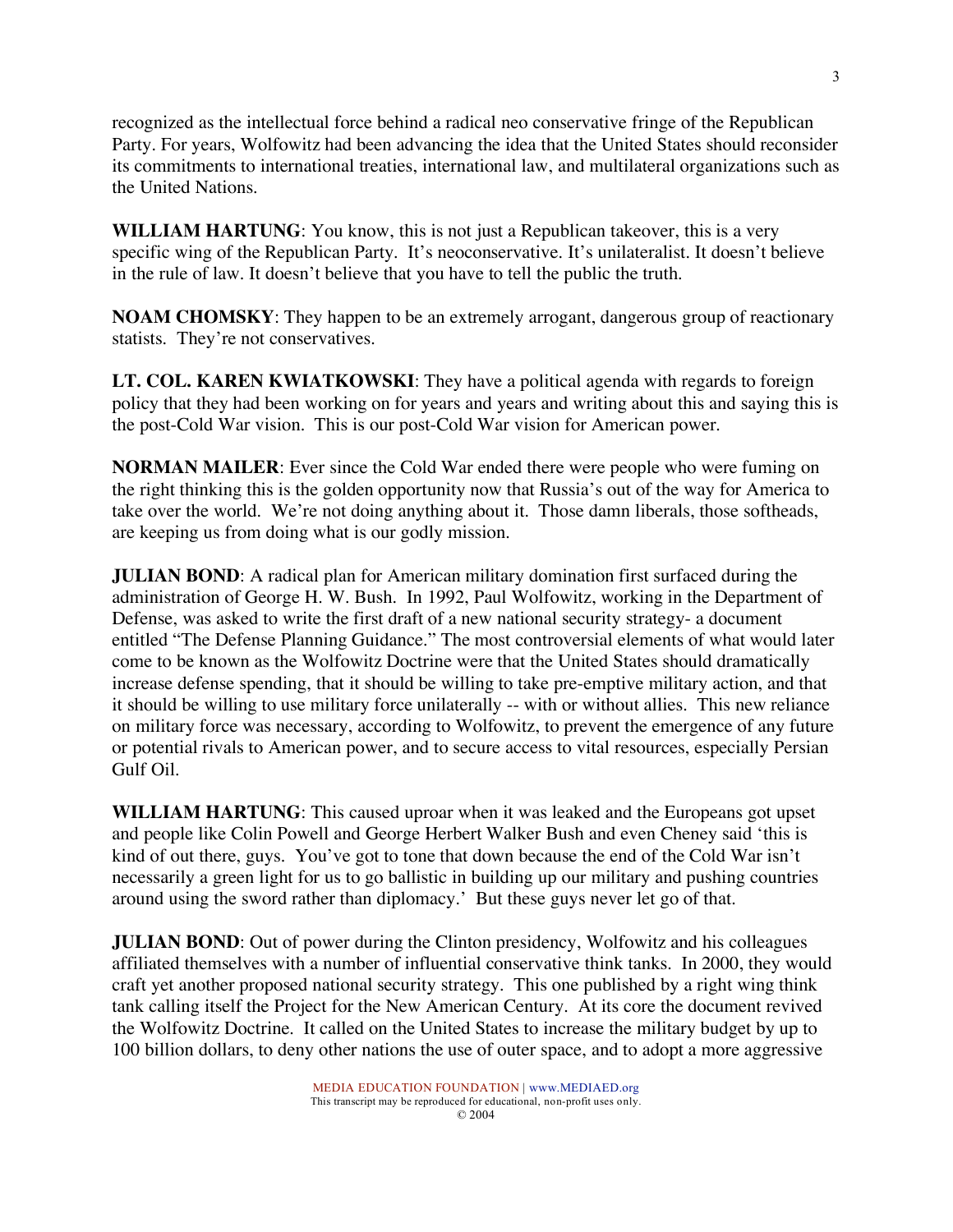and unilateral foreign policy that would allow the United States to act offensively and preemptively in the world. The elimination of states like Iraq figured prominently in this grand vision.

**IMMANUEL WALLERSTEIN**: They were coming out against the policy of every American president from Nixon to Clinton to even George Bush in his first year. They wanted to change that.

**JULIAN BOND**: But even these hard-line conservatives knew that the Wolfowitz Doctrine was likely too radical to win the support of the foreign policy establishment, their own Republican Party, and the American people. In their defining document, written in September of 2000, a full year before 9/11, they acknowledged that the process of transformation, even if it brings revolutionary change, is likely to be a long one -- absent, in their own chilling words some 'catastrophic and catalyzing event, like a new Pearl Harbor'. One year later, that event would arrive.

Audio/video montage:

The towers appear to crumble and start to fall. I didn't look anymore after that. I turned, and I started to run. Everyone ran. People just took off and ducked into doorways... I couldn't breathe at all; I find it really hard to talk. It's just a huge cloud of smoke. We have an airplane that crashed into the Pentagon...

**ROBERT JENSEN**: After 9/11 we have a very clear experience of what terrorism is and people should feel afraid. The question is what policies will make us more safe? So the fear is legitimate but it is manipulated and that's the core of the Bush policy, to manipulate that fear.

**GEORGE W. BUSH**: There will be no going back to the era before September the 11<sup>th</sup>, 2001 to false comfort in a dangerous world.

**BENJAMIN BARBER**: I've been a born New Yorker all my life. I've lived here all my life, so for me it was a powerful, personal event. What I remember, what I think it taught, of course my first reaction was fear, anger, rage, vengeance. I think all of us who are human have that reaction. The question for all of us is what we remember and what we do with the memories. What is the lesson, what does it tell, what does it teach? For the President, it teaches the lesson of the axis of evil.

**GEORGE W. BUSH**: States like these, and their terrorist allies, constitute an axis of evil.

**BENJAMIN BARBER**: It teaches the lesson that America has enemies- secret, dangerous enemies that have to be taken out.

**GEORGE W. BUSH**: Our enemy is a radical network of terrorists and every government that supports them.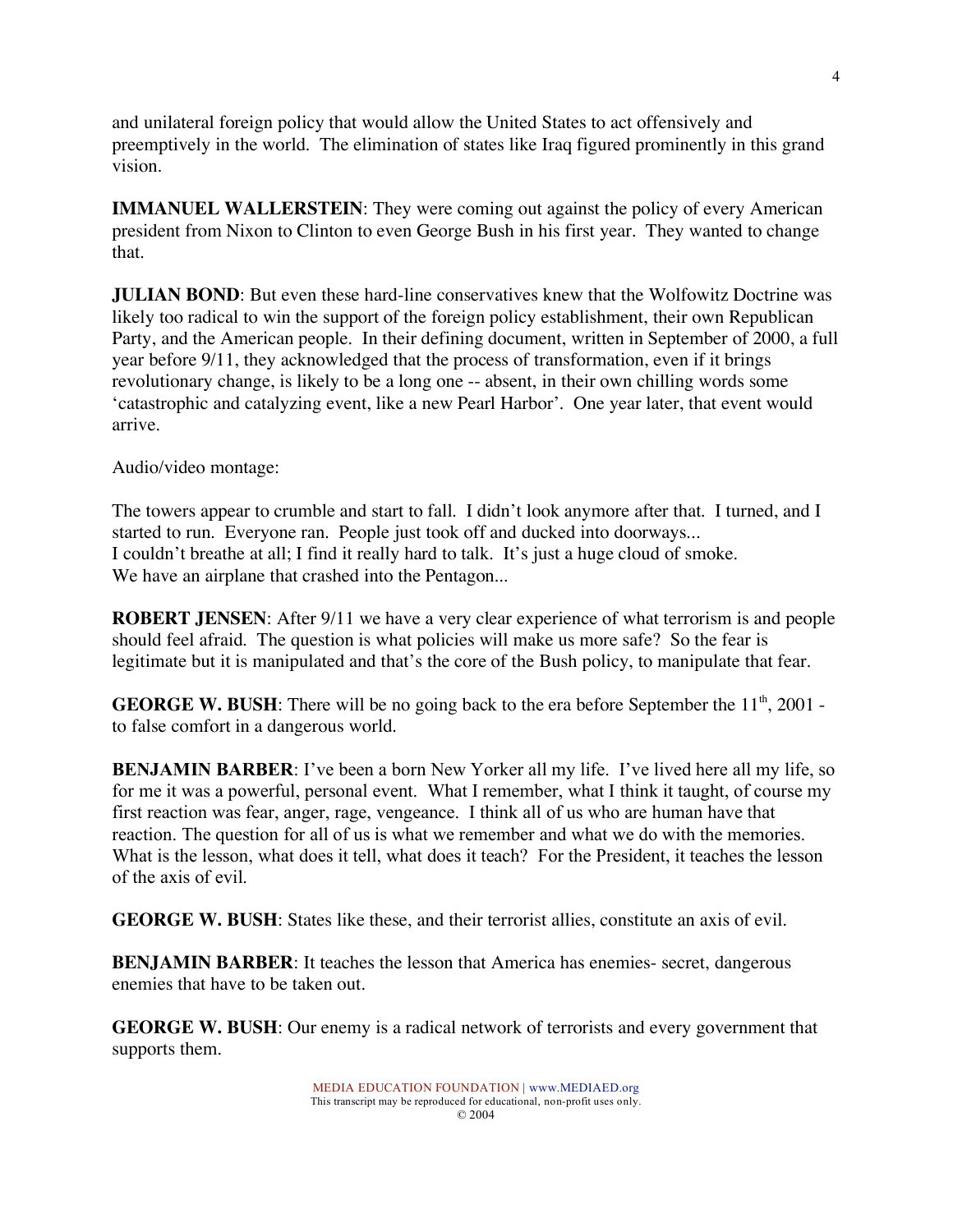**BENJAMIN BARBER**: It teaches the lesson that we can never be weak, that we have to flex our muscles at every turn.

**GEORGE W. BUSH**: We will fight with the full force and might of the United States Military.

**BENJAMIN BARBER**: That's one kind of lesson. It creates a politics of fear.

**GEORGE W. BUSH**: We have every reason to assume the worst.

# **CHAPTER 2: Hijacking Fear**

**NORMON SOLOMON**: If you look at, say, FDR saying 'the only thing you have to fear is fear itself," a kind of tacit counterpoint to that from the Bush administration after 9/11 was 'the only thing you have to fear is not enough fear'.

**GEORGE W. BUSH**: We still have a dangerous world, and that's very important for, I think the people understand where I'm coming from, to know that this is a dangerous world.

**DONALD RUMSFELD**: We discuss the need to prepare for a full range of asymmetric threats including terrorism, cyber attacks, advanced conventional weapons, cruise missiles, ballistic missiles, and certainly weapons of mass destruction.

**MARK CRISPIN MILLER**: This is a gang that needs people to be afraid. It's a gang that can't have any political success whatsoever in a state of tranquility and peace of mind.

**SHEPARD SMITH:** Tom Ridge convinced terrorists will try to hit America.

**BENJAMIN BARBER**: The politics of fear that this administration has deployed in trying to respond to terrorism has itself in some ways been much more dangerous than terrorism itself and this administration has been, I think, responsible for inciting the very terror that it was the terrorist's purpose to incite in America.

**SHEPARD SMITH**: Code orange plus! The Fed's decision to raise the terror alert to high, America on high alert. From biggest cities to the smallest towns.

**SCOTT RITTER**: Red, yellow, orange, we're afraid, be afraid. What level of fear? The government can program that without any justification. You know, we have an intelligence report. The terrorists are about to attack. Who? We don't know. Where? We don't know. What? We don't know. But you tell us so now we're afraid.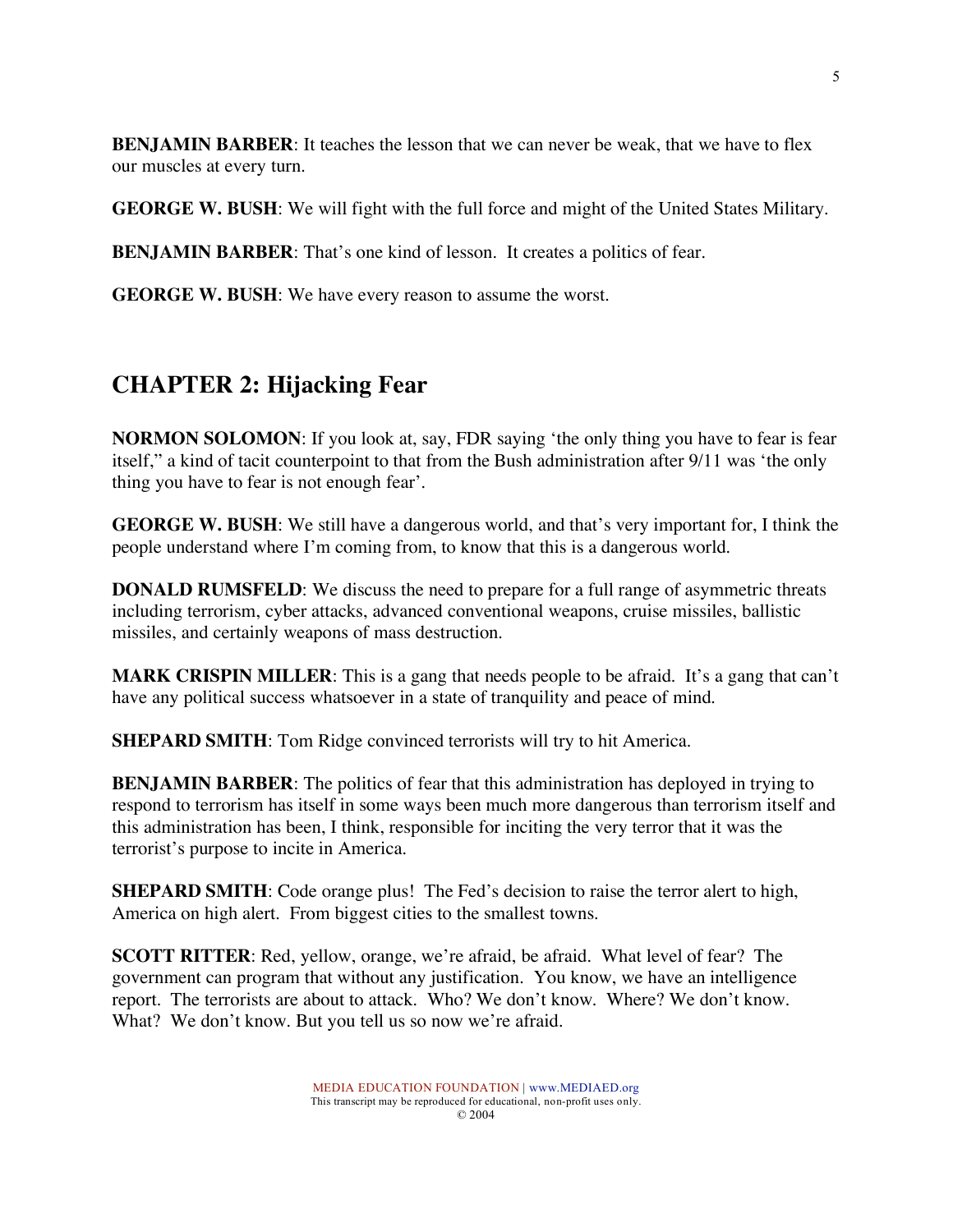**SHEPARD SMITH:** A Connecticut man wrapping his family's 19<sup>th</sup> century farmhouse in plastic, sealing it in duct tape.

**SCOTT RITTER:** Then, in the same breath, while the smoke is still rising out of the ruins of the World Trade Center and out of the Pentagon, we're told that this has gone beyond simply 19 men hijacking 4 airplanes. This has turned into a global conspiracy against the United States that must be confronted militarily.

**PAUL WOLFOWITZ:** One has to say it's not just simply a matter of capturing people and holding them accountable but removing the sanctuaries, removing the support systems, ending states who sponsor terrorism.

**GEORGE W. BUSH**: We're too great a nation to allow the evil-doers to affect our soul.

**MARK DANNER**: The decision was made within the administration to take this event, to take the struggle against Al Qaeda and make it into a full-fledged struggle against good and evil.

**GEORGE W. BUSH**: Either you're with us, or you're with the terrorists.

**MARK DANNER**: The important thing to remember here is that one didn't have to put it in these terms. One didn't have to say 'if you're not for us, on our side, you're on the side of the terrorists.' That was not a necessary response. That was a chosen response.

**JULIAN BOND**: Within a year of 9/11, in a charged climate of fear, anxiety, and lingering outrage over the attacks on the World Trade Center, George W. Bush traveled to West Point to announce the basic elements of his own new national security strategy. Invoking the memory of the 9/11 terror attacks, he made the Wolfowitz Doctrine official US policy. In the process, setting the stage for a US invasion of Iraq.

**GEORGE W. BUSH**: We must take the battle to the enemy, disrupt his plans, and confront the worst threats before they emerge.

**JULIAN BOND**: It was a brazen announcement that the United States now officially rejected article 51 of the UN charter, a cornerstone of international law enacted after WWII and used to convict Nazis of war crimes at the Nuremberg Trials, a law designed explicitly to prevent nations from using military force, to advance their own sense of national and moral superiority, and to prevent the kind of unprovoked so-called pre-emptive wars of aggression that ravaged the world over the first half of the  $20<sup>th</sup>$  century.

**GEORGE W. BUSH**: And our security will require all Americans to be forward-looking and resolute, to be ready for pre-emptive action.

**BENJAMIN BARBER**: It moves, for the first time in its history, it moves the United States outside of the compass of international law, away from article 51 of the United Nations Charter,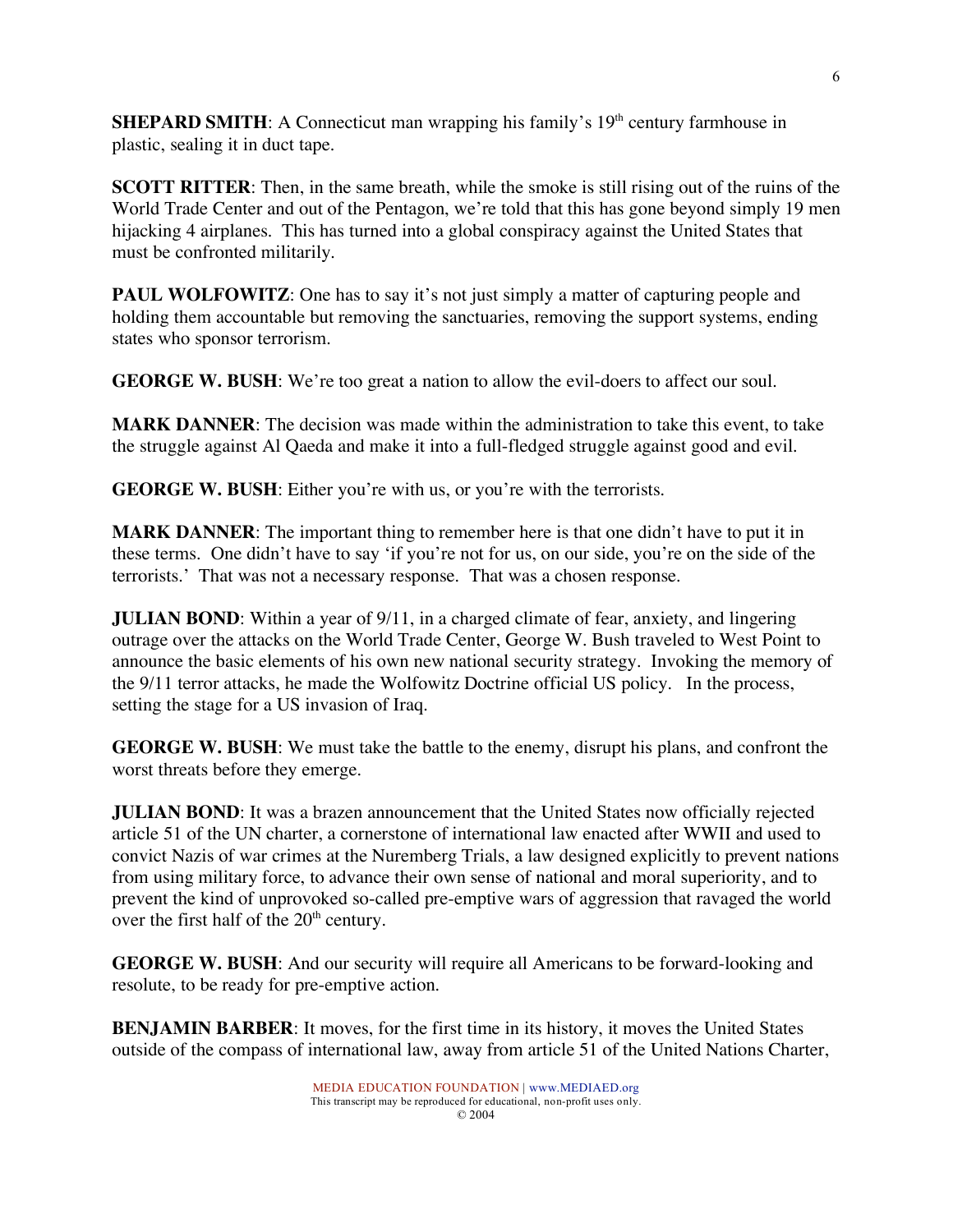and says in effect that the United States will make war at a time and place of its choosing against enemies that it declares its enemies based on its own perception of what the threats are.

**JULIAN BOND**: It was hailed as a new strategy but it was based on old ideas. It marked the culmination of a relentless campaign by radical conservatives to change the very nature of American foreign policy, to use unrivaled American military power to shape the globe and the 21<sup>st</sup> century itself in the image of the United States -- to create, in their own words, 'a new American century'.

**ZIA MIAN**: And this is a strange notion actually that people think that the whole world, because we all live in the same time, it's 2003 for everybody, it will be 2004 for everybody, but that America has no territorial bounds, but that actually time belongs to America.

**MARK CRISPIN MILLER**: They want the USA to outdo all previous empires, not in its longevity but in its permanence, which, for all their work in college, and all their wide reading, is an insane program. What does it have to do with the Constitution? What does it have to do with democracy? What does it have to do with the pursuit of happiness? Nothing. It's about power. It's about domination. It's about control of dwindling resources.

# **CHAPTER 3: Things Related and Not: From 9/11 to Baghdad**

**JODY WILLIAMS**: I understand that they want the American public to believe that the invasion of Iraq was the response to September  $11<sup>th</sup>$ . I think it is a lie. I believe that it's a part of a neo-conservative agenda to assert that American hegemony is untouchable. And September  $11<sup>th</sup>$  gave them the opportunity to put in play the plans that they had been considering since the first Bush administration.

**JULIAN BOND**: In all of its previous incarnations, and long before 9/11 and the current war on terror, the Wolfowitz Doctrine had identified regime change in Iraq as a crucial first step toward global domination by force. In a widely circulated letter to President Bill Clinton in 1998, the members of the Project for the New American Century challenged the President to act forcefully and militarily to remove Saddam Hussein from power. Two years later, George W. Bush would hand pick many of these same neo-conservatives for key foreign policy posts in the Pentagon and the state department. Once installed in government positions, as recent interviews with a number of former members of the Bush administration have revealed, the group maintained its long-standing focus on Iraq, a focus that intensified after the attacks of September  $11<sup>th</sup>$ .

**MARK DANNER**: In meetings of the inner sanctum of the Bush Administration the attack on Iraq was brought up from almost the first days, even though there was no evidence whatever that the Iraqis had been involved in this.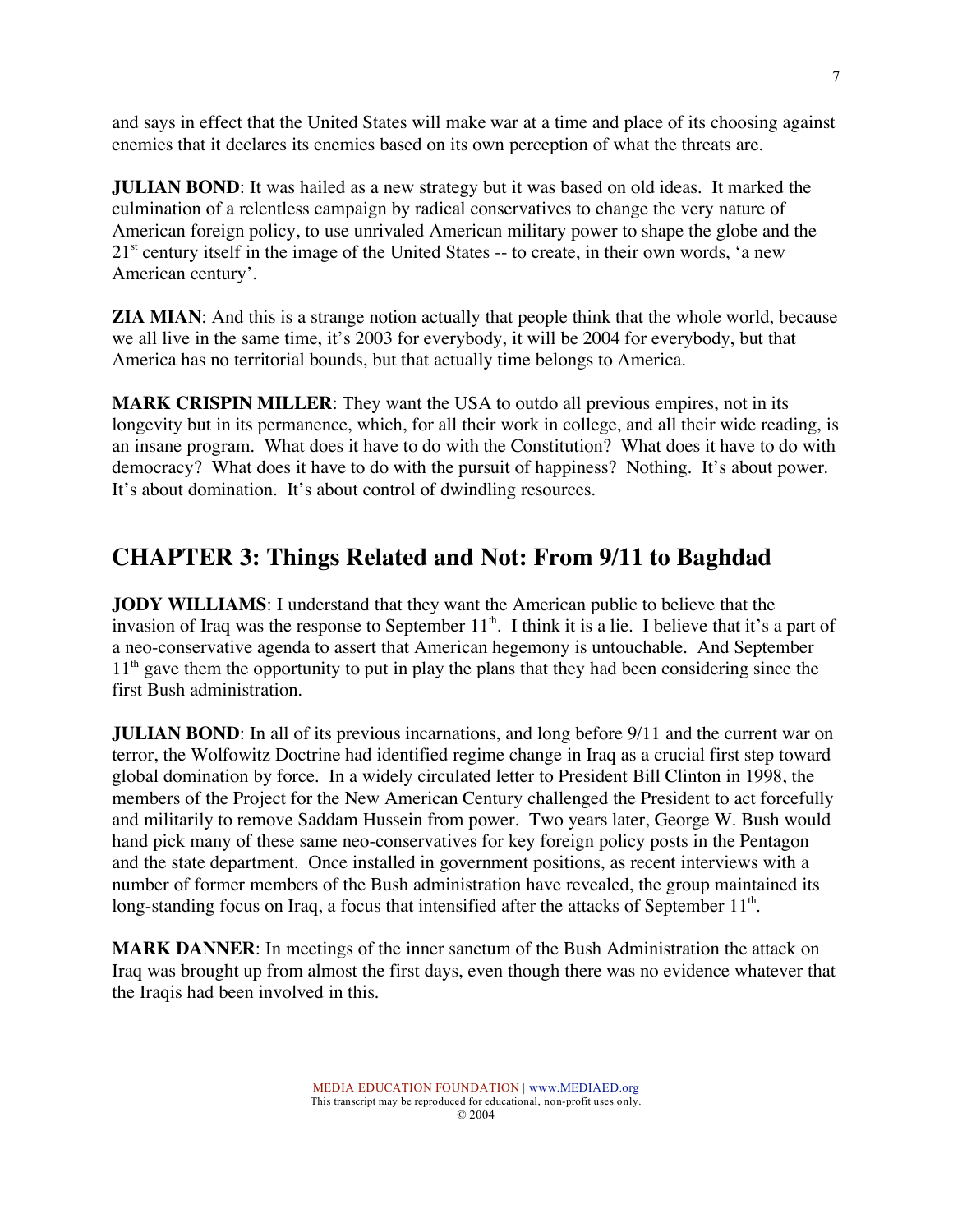**RICHARD CLARKE** (60 Minutes clip): The president dragged me into a room with a couple of other people, shut the door, and said 'I want you to find whether Iraq did this'. George W. Bush wanted me to come back with a report that said that Iraq did this.

**PAUL O'NEILL** (60 Minutes clip): In the very beginning, there was a conviction that Saddam Hussein was a bad person and that he needed to go.

**JULIAN BOND**: Just five hours after American Airlines flight 77 struck the Pentagon, and without any evidence linking Saddam Hussein to the attacks of 9/11, Defense Secretary Donald Rumsfeld was already ordering his aides to draw up plans for striking Iraq. The notes quote Rumsfeld as saying he wanted "best info fast." "Judge whether good enough, hit S.H." meaning Saddam Hussein. "Go massive," Rumsfeld continued in the notes, "Sweep it all up, things related and not".

**ROBERT JENSEN**: The problem for the Bush Administration was that plans which already existed for regime change in Iraq had to be justified. They couldn't just go in without public support. The public support was created by connecting Saddam Hussein to those fears of terrorism, the fear generated by 9/11; the fear of terrorist networks has to be transferred to Iraq. That is the American people have to learn to be as afraid of Saddam Hussein as they are of Osama Bin Laden.

**JULIAN BOND**: Soon after September 11<sup>th</sup>, Defense Secretary Donald Rumsfeld set up a small intelligence office in the Pentagon – the Office of Special Plans -- to create the rationales for the already planned attack on Iraq, to convince people that Saddam Hussein possessed Weapons of Mass Destruction, and that he was linked to Al Qaeda and 9/11.

**LT. COL. KAREN KWIATKOWSKI**: worked in the Pentagon's Near East and South Asia office. She witnessed how the Office of Special Plans issued talking points about Iraq for senior government officials allegedly based on intelligence.

**LT. COL. KAREN KWIATKOWSKI**: The information there-drawn from fact. You could find bits and pieces of fact throughout. But framed, articulated, crafted to convince someone of what, well, of things that weren't true, of things that weren't true: 9/11, Al Qaeda related to Saddam Hussein possibly some involvement there.

**GEORGE W. BUSH**: The liberation of Iraq is a crucial advance in the campaign against terror. We've removed an ally of Al Qaeda.

**LT. COL. KAREN KWIATKOWSKI**: The very things that, a year later, President Bush himself denies, and feigns his surprise 'I don't know why everybody thinks that'.

**GEORGE W. BUSH**: We've had no evidence that Saddam Hussein was involved with September the  $11^{\text{th}}$ .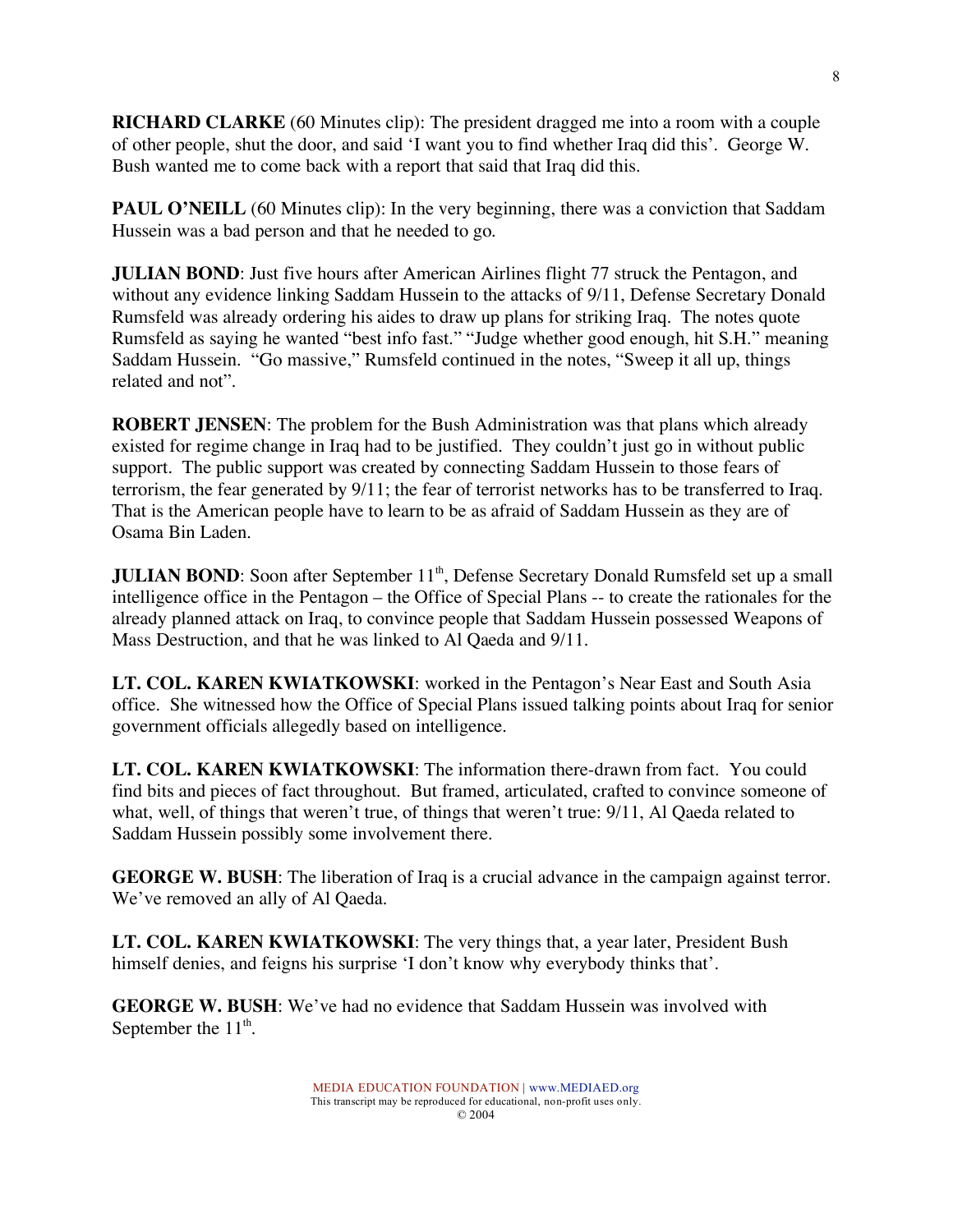**LT. COL. KAREN KWIATKOWSKI**: Well, I worked in a place where they concentrated on preparing this story line and selling it to everyone that they could possibly sell it to.

**ROBERT JENSEN**: It wasn't a failure of intelligence. It was the manipulation of intelligence to achieve a political goal. They were disciplined. They stayed on message. They marshaled all of their forces in a relentless public relations campaign to convince the American people that there was a threat from Iraq.

**REPORTER:** It's day four of the Bush team's full-court press. Giving speech after speech after speech, and issuing reports.

**DONALD RUMSFELD:** The United States knows that Iraq has weapons of mass destruction. Any country on the face of the earth with an active intelligence program knows that Iraq has weapons of mass destruction.

**DICK CHENEY**: There is no doubt that Saddam Hussein now has weapons of mass destruction. There is no doubt that he is amassing them to use against our friends, against our allies, and against us.

**GEORGE W. BUSH**: The choice is his. And if he does not disarm, the United States of America will lead a coalition and disarm him in the name of peace.

**LT. COL. KAREN KWIATKOWSKI**: Out of the President's mouth, the Vice President's mouth. The same things that were being given to us to put in our superiors, our senior civilian leadership's mouths. These things were not based on intelligence that we saw, that everyone saw. They were based on a very selective reading of the intelligence and then a creative packaging such that you could push through these two big points that the president and the vice president and the whole neo-conservative community used to justify this preemptive war on Iraq.

**COLIN POWELL**: Less that a teaspoon full of dry anthrax in an envelope shut down the United States senate in the fall of 2001.

**DANIEL ELLSBERG**: Their policy depends on deception and secrecy, like every imperial policy in history. Even dictatorships have taken great efforts always to disguise what they are doing and why they are doing it to their own people.

**SCOTT RITTER**: This was never about weapons. This was always about getting Saddam Hussein; and even in the most recent spin-up of this whole weapons issue, the Bush administration knew that there were no weapons of mass destruction in Iraq; yet they continue to use the inspection process as a vehicle to achieve the ultimate goal and objective of regime change.

**WILLIAM HARTUNG**: These guys should be brought up on charges. There should be an investigation about whether these guys should be allowed to serve our country anymore. Because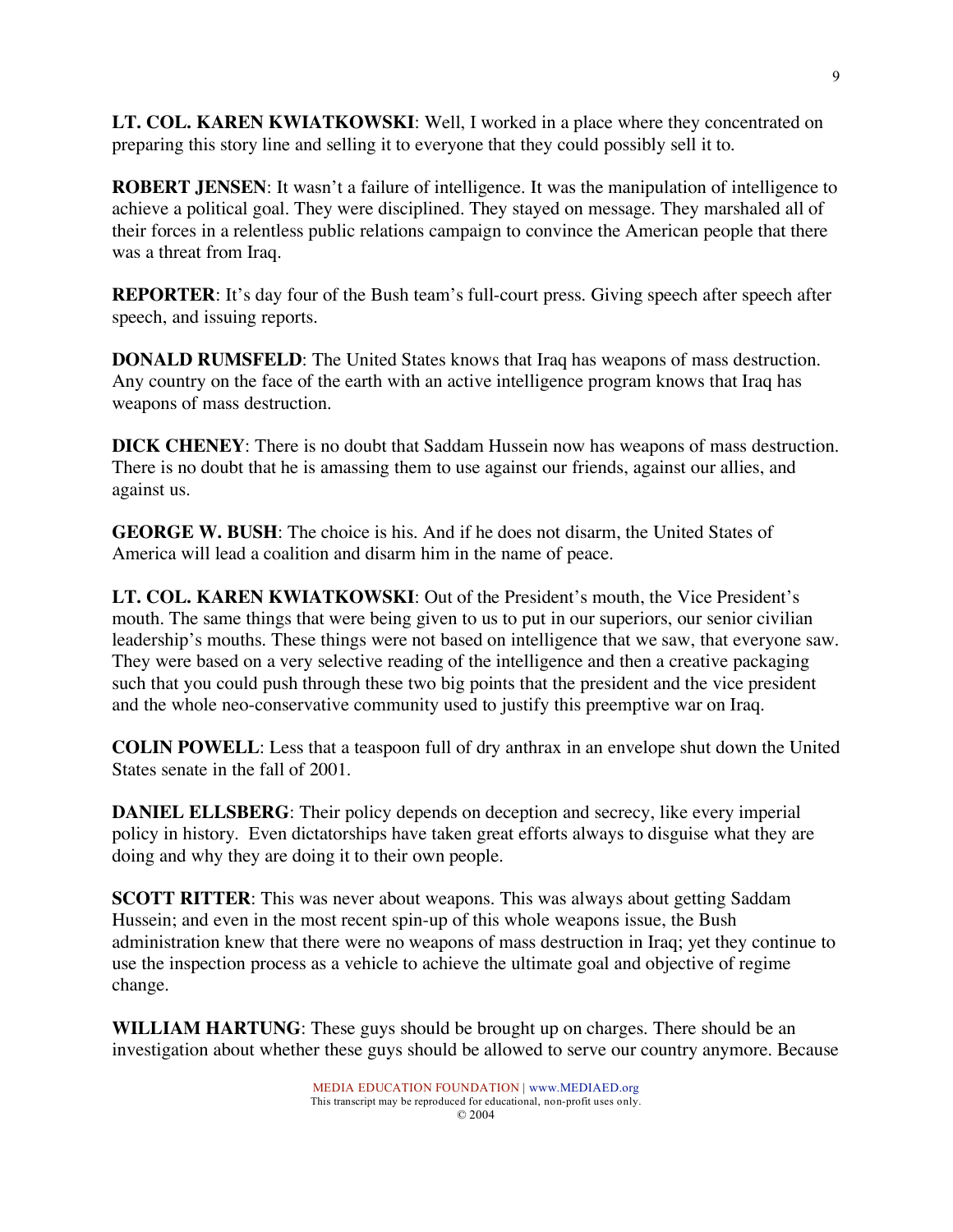to me it's criminal to say, we're going to send our troops to war based on falsified intelligence, based on puffed up and exaggerated details.

**JULIAN BOND**: So successful was the propaganda campaign, that by 2003 polls were showing that the vast majority of Americans believed the unfounded claims that Saddam Hussein was linked to 9/11; and that he possessed stockpiles of weapons of mass destruction. Beliefs that allowed the administration to frame an invasion of Iraq as a non-aggressive justified act of selfdefense under international law. Rather than an offensive action designed to extend U.S. empire.

**DANIEL ELLSBERG**: In this case, I would say that we've been lied into this as blatantly as we were lied into Viet Nam. This was a purely aggressive, illegal crime against the peace. And they were trying to give it some color of legality, and that has now fallen to the ground.

**NORMON SOLOMON**: Robert Jackson, the justice from the U.S. Supreme Court, who went to Norenberg in 1945, made it very clear that the Nazi leaders were being put on trial not because they lost but because they launched an aggressive war, and he described it as a crime against humanity that had no possible justification.

**TARIQ ALI**: Contrary to the lies told to the American people Iraq had absolutely no connections to 9/11. Al Qaeda was despised by the regime in Iraq, which was a secular regime not interested in religion as such. But they still wanted to go for it. And so they delayed it. They went into Afghanistan first, and then they decided to go for Iraq. Now why did they decide to go for Iraq, that's the interesting question.

# **CHAPTER 4: Empire**

**DICK CHENEY** [Fox News Report]: America and our coalition took down the regime in a matter of weeks because of our superior technology, the unmatched skill of our armed forces. Above all, because we came as conquerors not as—because we came not as conquerors but as liberators.

**NORMON MAILER**: And I think the whole business with Iraq is a terribly sour comedy, abstracted down to its smallest motives. But what was there was the sense that Iraq had to be invaded because it was the first step in going toward American empire.

**ROBERT JENSEN**: There's no doubt that Saddam Hussein was a tyrant, a thug, a butcher. It's true. It was as true in 2003 as it was in 1983-84 when Donald Rumsfeld visited Iraq and met with Saddam Hussein and other top officials as an emissary of the Reagan administration to improve ties to Iraq. It was true in 1988 when Saddam gassed the Kurdish people in the north of Iraq with the implicit support of the United States. The United States was unconcerned with the fate of the Shiite in the South of Iraq in 1991 when after the Gulf War ended the U.S. allowed Saddam Hussein to very brutally put down the uprising that the United States had encouraged. In other words, the United States has consistently supported Saddam Hussein throughout the worst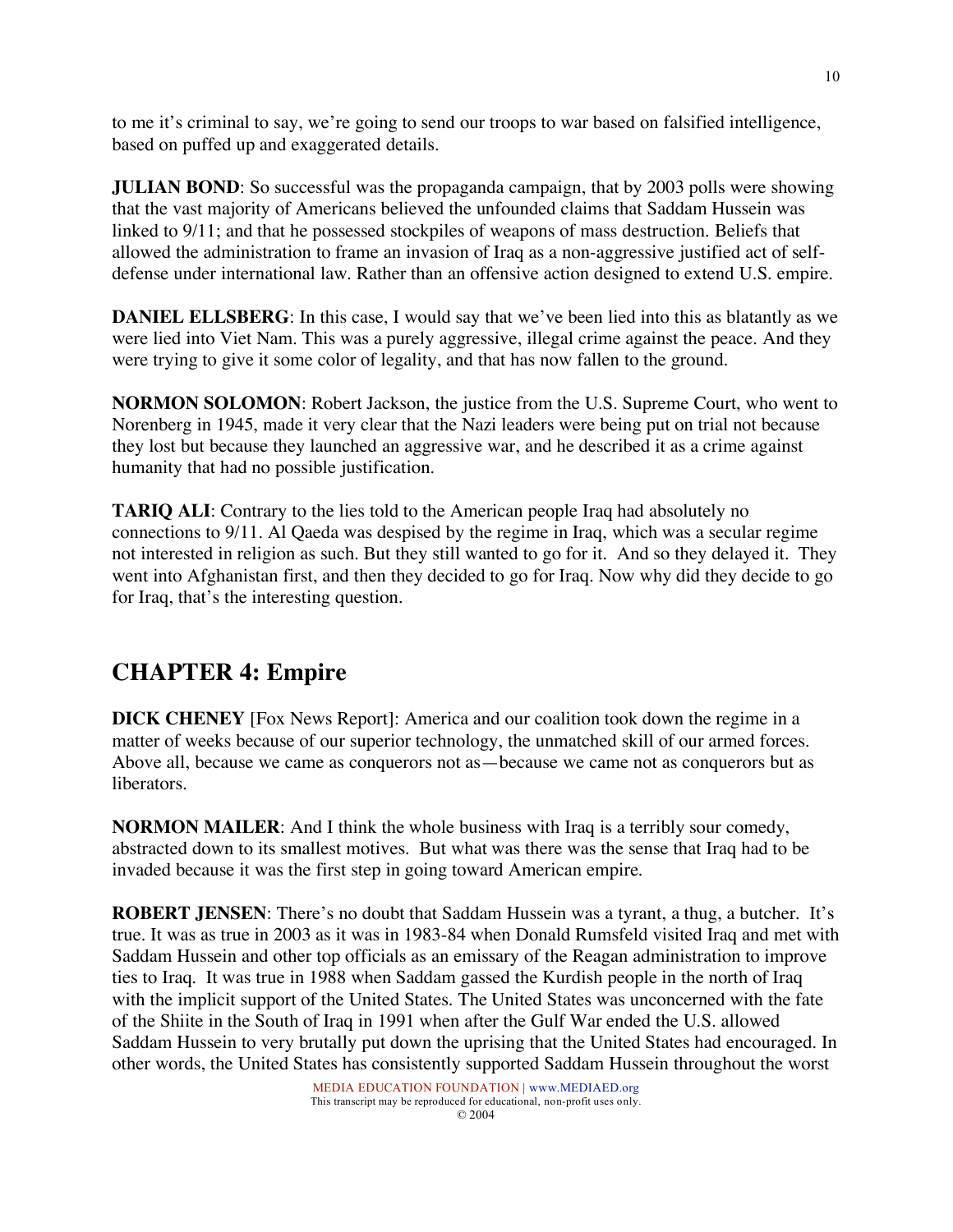of his crimes when his policy was consistent with U.S. interests in the area. The minute that those interests changed, then Saddam Hussein became the center of evil in the world.

**GEORGE W. BUSH**: Saddam Hussein's regime is a grave and gathering danger.

**ROBERT JENSEN**: This is the way propaganda is used. To motivate a public to support a war that is really not about liberating anyone, but about extending and deepening American control.

**JODY WILLIAMS**: We support democracy when it's convenient to the interests of the United States of America. And maybe I am an idealist when I believe that there should be some sort of standard for determining how we conduct our foreign policy, but I believe there should be a standard. We are seen in the world as hypocrites, we're seen as liars, we're seen as an imperialist power.

**LT. COL. KAREN KWIATKOWSKI**: What they're trying to do is have an Iraq that is a friend to us, not an Iraq that is liberated. That is totally bogus. We never intended to liberate Iraqi people. We intended to liberate Iraq from Saddam, and have a footprint, a military footprint there. We'd have done that now. We have Kuwait, we have fifth fleet in Bahrain, we have a nice base in Qatar, but it's a little too far south. And what do we have, we have four bases in Iraq, beautiful bases. We can hit Syria, we can hit Iran, we can keep tabs on Afghanistan. There's all kinds of things we can do from those bases.

**STAN GOFF**: The larger picture is being driven by the fact that we are about to hit peak oil worldwide. That there is this sort of emerging global competition between us and China. There's the ongoing economic rivalries between us and Europe, so southwest Asia becomes geopolitically a linchpin.

**MICHAEL KLARE**: I think they're much more interested in overall domination, in playing the world policeman, of using force when they see it necessary, and behind that I think there is a strategy of predation, that the world has to be made safe for the procurement of resources that are needed by the United States, especially oil, wherever they are.

**MAX WOLFF**: I mean, the idea is, if you want to have real leverage, or control in the future of global economy; if you can sit back and control the tap for natural gas mostly, and oil secondly, but very importantly, that will give you enormous strategic power in the world.

**MICHAEL KLARE**: One way you see this interconnection between anti-terrorism and oil is the increasing focus on the protection of pipelines. It may be not something that Americans think about so much, but more and more oil is coming from inaccessible places and they have to flow from pipelines. Pipelines are a natural target for saboteurs and terrorists, and so more and more American Military policy is going to be focused on the protection of these very vulnerable facilities.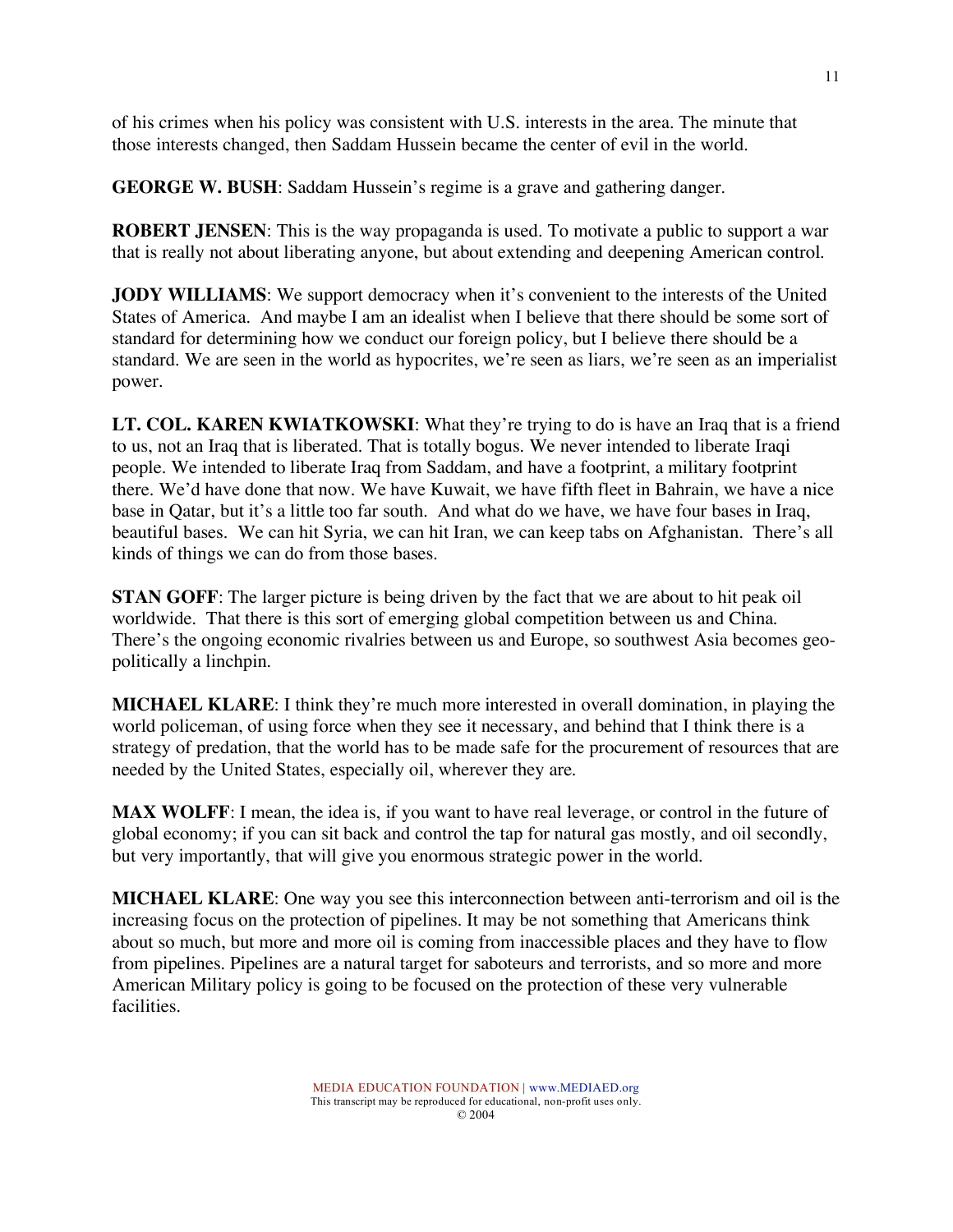**VANDANA SHIVA**: The war in Iraq was very, very clearly about oil as well as the invasion of Afghanistan also. The oil pipeline that was planned, the best security for that was an occupation of Afghanistan.

**LT. COL. KAREN KWIATKOWSKI**: If you map the pipeline, the proposed pipeline route across Afghanistan, and you look at our bases, it matches perfectly. Our bases are there to solve a problem that Taliban could not solve. Taliban couldn't provide security in that part of Afghanistan, well now that's where our bases are. So does that have anything to do with Osama Bin Laden? It has nothing to do with Osama Bin Laden. It has everything to do with a longer plan and in this case, a strategy, which I wouldn't necessarily call "neo-conservative." However, it fits perfectly in with the neo-conservative ideology, which says, if you have military force, and you need something from a weaker country, then you need to deploy that force and take what you need, because you country's needs are paramount. It's the whole idea of unilateralism, of about using force to achieve your aims.

**MICHAEL KLARE**: All of this on one hand describes as part of an anti-terrorist strategy, but underlying it is this blueprint, this Cheney blueprint for increasing the American's access to and control over the rest of the world's oil.

**ROBERT JENSEN**: The context is the desire of the United States to control these strategically crucial regions. The pre-text, that is the excuse for going in, in Afghanistan, was about terrorism and Osama Bin Laden. In Iraq, it's about weapons of mass destruction and Saddam Hussein. But in the end, neither one of those wars was really about those people or those regimes. It was about securing and solidifying American control over these incredibly important regions of the world.

**SOLDIER** [to a reporter]: We just pulled out here yesterday, just to come out and help protect the oil line. In a tank.

**IMMANUEL WALLERSTEIN:** So yeah, they're interested in oil, but that's a middle-run interest. Their immediate goal is intimidation. So when people say, for example, which is very frequent, it's all about oil. Of course oil is important, and of course we want control of oil, but oil isn't enough to explain a war on Iraq.

**TARIQ ALI**: The major reason to take Iraq was a display of imperial power. It was to show both the Arab world, but not just them, but to show Europe and the far eastern block, China and the Koreans, who was master.

**COL. GERRY CROWDER** [news clip]: To make it so apparent, and so overwhelming at the very outset of potential military operations, that the adversary quickly realizes that there is no real alternative here other than to fight and die, or to give up.

**DONALD RUMSFELD** [news clip]: What will follow will not be a repeat of any other conflict, it will be of a force, and scope and scale that has been beyond what has been seen before.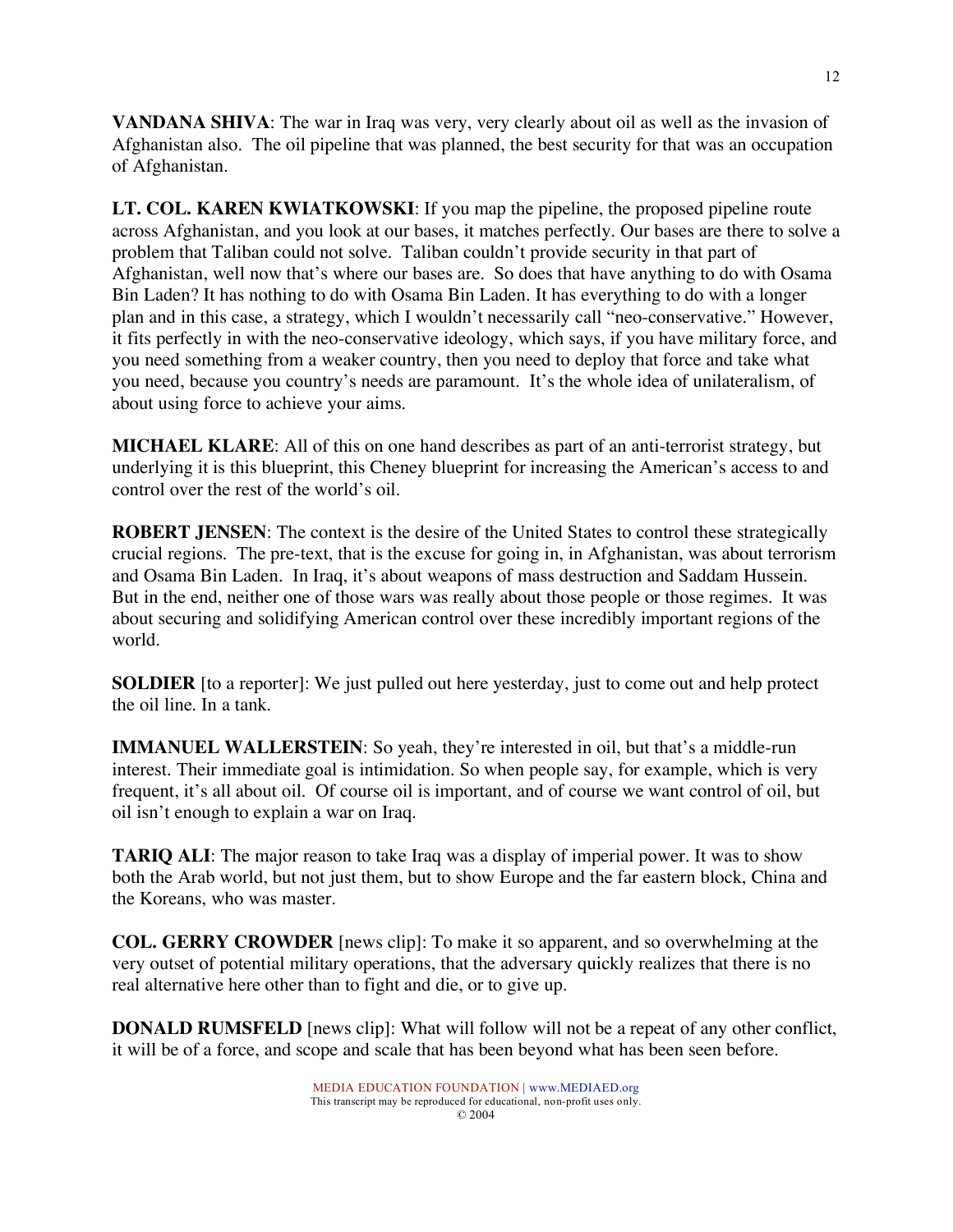Shock & Awe montage over news commentary:

**REPORTER**: It had been planned for months. And now, one day after that first air strike, the Pentagon's "Shock and Awe" campaign is under way. The idea, to blitz the capital with bombs, to stun the Iraqis into a quick surrender.

This is the beginning of the "Shock and Awe" campaign according to one official. This is going to be the entire nine yards.

It was a breathtaking display of firepower.

And the Pentagon says, "We 'ain't seen nothing yet."

**REPORTER**: We keep talking about this overwhelming force that we are prepared to use, I'm wondering are you concerned at all that we will be seen as a bully?

**JULIAN BOND**: While it may have appeared to American TV viewers that "Shock and Awe" was merely a catchy media label for the U.S. bombing campaign in Iraq, it's actual origins, and a whole theory of warfare, are found in a 1996 advisory report published by the National Defense University. Authored by Harlan Ullman of the National War College, it argues that the aim of modern warfare is not merely to achieve military victory, but also, by means of shear intimidation to inflict a deep psychological injury, to scare and terrorize potential rivals into submission. It is, in effect, the practical application of the Wolfowitz Doctrine of global domination through force. Describing shock and awe as "massively destructive strikes directly at the public will," Ullman writes, "intimidation and compliance are the outputs we seek to obtain. The intent here is to impose a regime of shock and awe through delivery of instant, nearly incomprehensible, levels of massive destruction directed at influencing society writ large." "Through very selective, utterly brutal and ruthless and rapid application of force to intimidate," Ullman continues, "The aim is to affect the will, perception, and understanding of the adversary. Without senses, the adversary becomes impotent and entirely vulnerable."

**NOAM CHOMSKY**: The reasons for the extreme hostility and fear that quickly rose all over the world were not just the invasion of Iraq, but the fact that the invasion was understood to be an action taken to demonstrate that this program for global domination by force, and crushing of any potential challenge, was meant extremely seriously.

# **CHAPTER 5: Sorrows of Empire**

**BENJAMIN BARBER**: Fear and terror are terrorism's means. Fear is terrorism's turf. America's turf is democracy, the open society, pluralism, an unwillingness to be scared into submission, scared out of its liberties, scared out of its multiculturalism.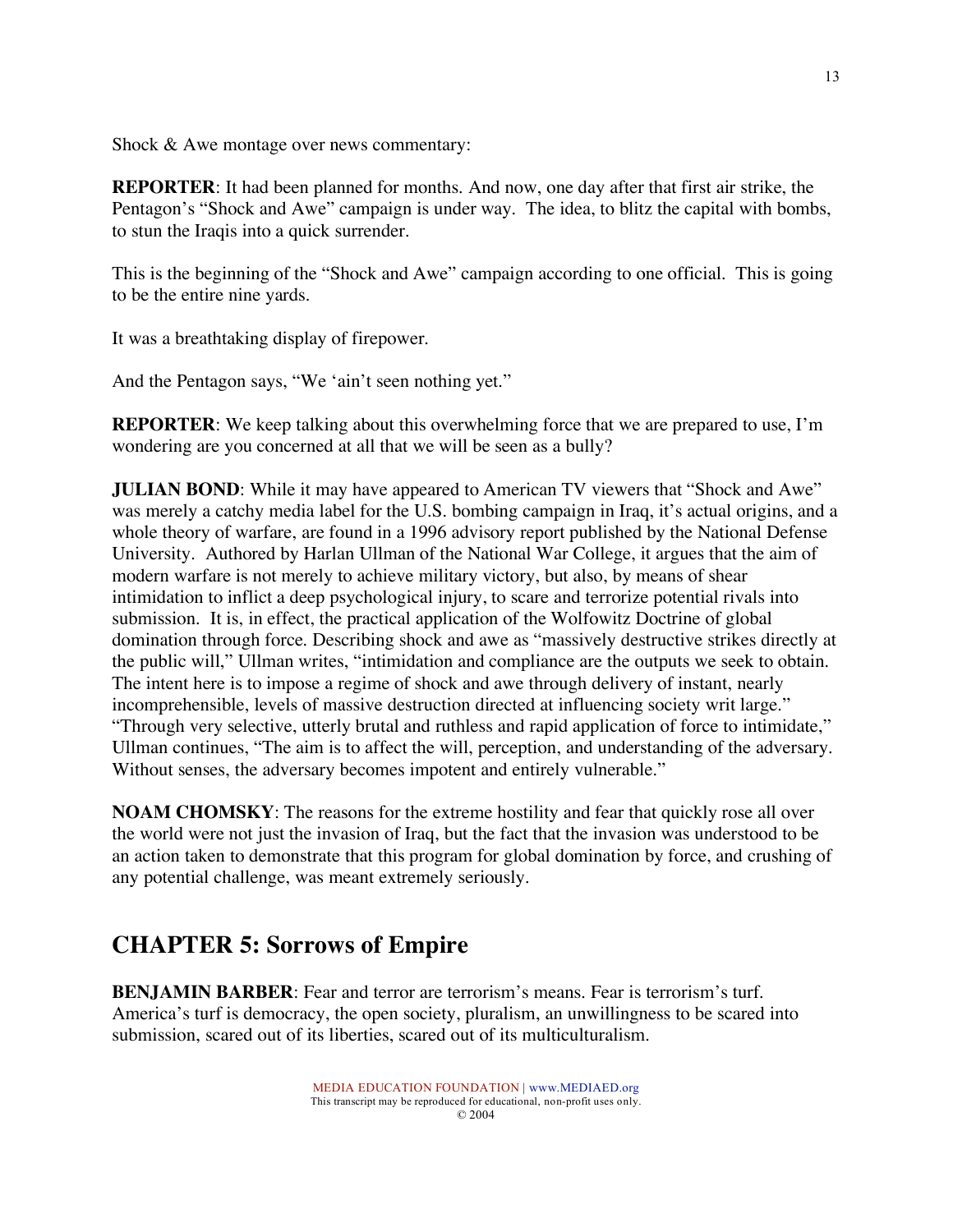**GEORGE W. BUSH**: Today, the Justice Department did issue a blanket alert. It was in recognition of a general threat we received. This is not the first time the Justice Department have acted like this. I hope it's the last. But given the attitude of the evildoers, it may not be.

**BENJAMIN BARBER**: The danger since 9/11 has not been the damage of the 9/11 strikes themselves, but the damage we have done to ourselves on the way to try to "protect ourselves."

**SCOTT RITTER**: What did we see in the aftermath of September 11, 2001? Immediate action on all fronts. The patriot act was passed here in the United States without public debate, without any debate by Congress, just passed. It's a frontal assault on the Constitution.

**REPORTER**: Attorney General Ashcroft moved aggressively after the attacks, expanding the Executive branch's legal authority.

**MICHAEL ERIC DYSON**: Our assault on terror, or war on terror, allows us to justify and legitimate a whole bunch of things that I think are pretty scary and frightening.

**KEVIN DANAHER**: They can come into your home or my home, plant listening devices, take documents, photograph documents, tap the phone, and not tell you about it. And get away with it.

**CHALMERS JOHNSON**: Right now, as we talk, the Fourth and Sixth Amendments to the Constitution, to the Bill of Rights are dead letters.

**REPORTER**: Despite being a U.S. citizen, Jose Padilla has been held indefinitely in a naval brig in South Carolina. He's never been charged, and hasn't seen a lawyer.

**MARK CRISPIN MILLER**: This administration has in effect repealed key sections of the Bill of Rights. It actually suspended Habeas Corpus in their Patriot Act. They have made indefinite detention possible.

**MEDEA BENJAMIN**: All of these things should be of the gravest concern to Americans. And yet, it's being done all under this guise of fear. We have to do this because the terrorists are lurking behind every door.

**SCOTT RITTER:** And the more we're afraid, the more you ask us to give. Patriot Act 2; enhancements to the Patriot Act. Now the budget's starting to be bankrupted, billions flowing out of this country into a war on terror. More defense expenditures.

**GEORGE W. BUSH**: And therefore I've asked Congress for a one-year increase of more than \$48 billion for national defense. The largest increase in a generation.

**CHALMERS JOHNSON**: Perpetual war, the loss of civil liberties, the lack of trust in government because they don't tell the truth. These are outrageous and unpleasant political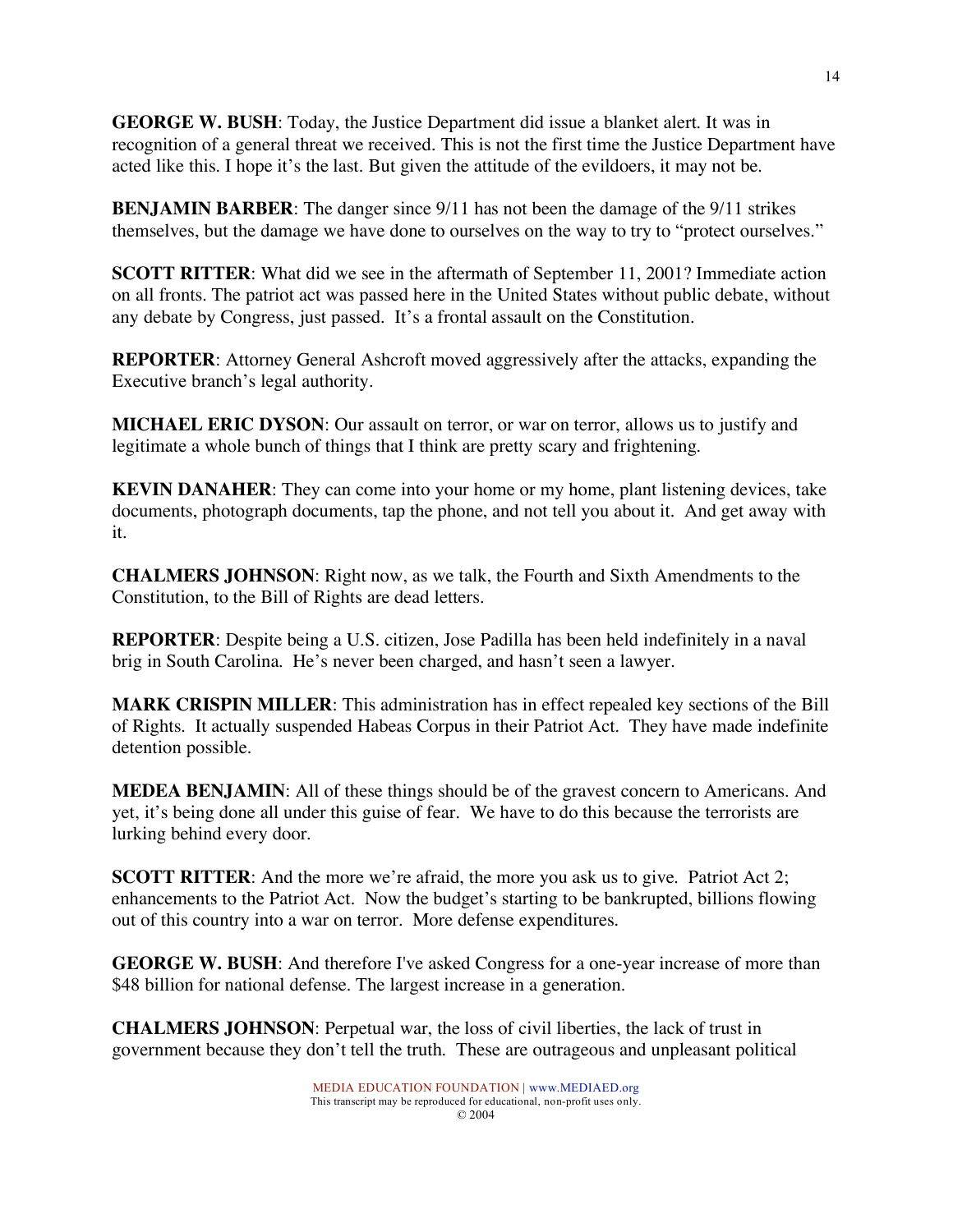developments, but they don't necessarily spell the end of the United States. Financial bankruptcy does.

**JULIAN BOND**: To maintain the Bush Administration's war doctrine, massive increases in military spending have been required. The United States now spends more than 400 billion dollars annually on the military. Seven times as much as the next biggest spender, and nearly equal to what the rest of the world spends combined. Such vast expenditures on military machinery and war, together with the largest tax cuts in history, have driven the Bush administrations record budget deficits. They have also been responsible for deepening the national debt, which by the end of 2004 figures to stand at over 7 trillion dollars. More than three times the size of the debt of the entire third world. Foreign countries hold the notes on about one-third of this unprecedented U.S. debt.

**MAX WOLFF**: That money must be paid back. And that means somewhere down the road, Americans will pay taxes and get nothing.

**KEVIN DANAHER**: Debt is reaching forward to future generations, taking their wealth, bringing it on to current account and spending it. It's like if I mortgaged my home and then using the money for crack or something. Eventually you are going to lose your home.

**MAX WOLFF**: The image and the rhetoric is tough America going it alone. The reality is in hoc, in debt America begging others for money. The cowboy stopping occasionally with the horse, getting off the saddle, going to the Western Union and wiring money to the rest of the world, is not in a lot of western films, because it doesn't seem super-cool. But that would be our cowboy. Our cowboys is going to have to hop off that horse, periodically -- by the way, the horse that he won't own -- and make payments to whomever does own the horse, and the saddle, and the gun, and the boots, and the hat.

**IMMANUEL WALLERSTEIN**: The basis of US economic strength today is the fact that the dollar is the reserve currency all over the world and that's a political phenomenon. Now if tomorrow, and I think it will occur tomorrow or the next day, these countries decide that that makes no economic sense for them, it never made political sense, but it makes no economic sense for them, then the US goes down the drain. I mean it really goes down the drain in terms of a real reduction of standard of living and so forth.

**GREG SPEETER**: Over the next few years, if the neocons get their way, we're going to see increased money for the Pentagon, increased tax breaks for very wealthy people, and fewer dollars that are going to go to education, housing, health care, and other basic needs.

**CHALMERS JOHNSON**: Things that can't go on forever don't. What we're talking about right now is the rigged American economy can't go on forever -- and it's not rocket science to say so.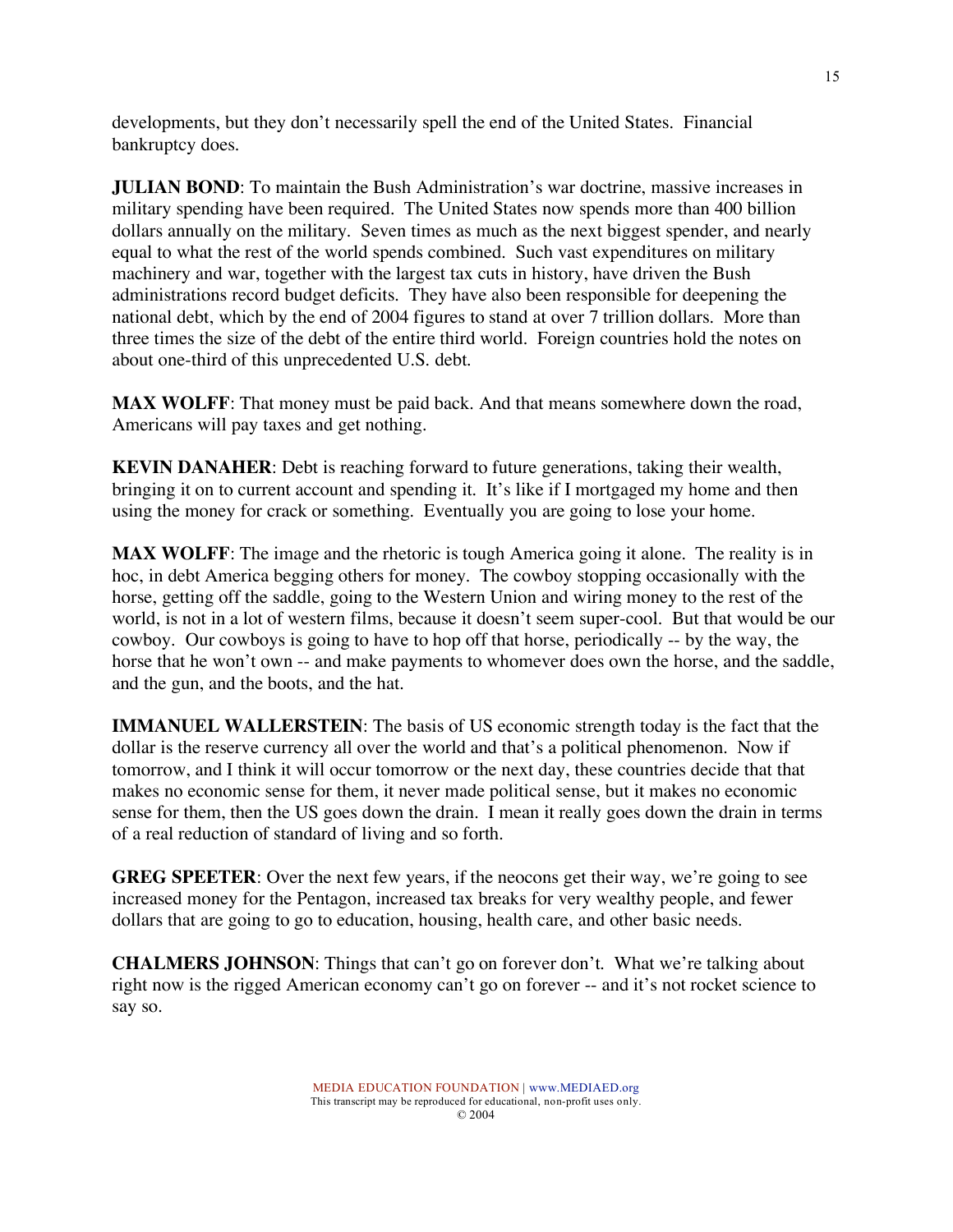**KEVIN DANAHER**: In a lot of ways US power in the world is collapsing. What these neoconservatives are trying to do is to compensate with military might and muscle and force what they're losing in terms of economic control.

**GEORGE W. BUSH**: I'm a war president. I make decisions here in the oval office in foreign policy matters with war on my mind.

**MARK CRISPIN MILLER**: They are people who want war forever and this makes them much more like fascist movements than it does like conservative movements.

**CHALMERS JOHNSON**: One war after another, after another, we become a warfare state. That is, the system is set up to go to war. We're going to find wars. We already had two wars, two major wars, Iraq and Afghanistan.

**ROBERT JOHNSON**: One of the major characteristics of the process of militarizing an entire society is going to be the glorification of war and of weapons.

**DAN RATHER**: A Hollywood set designer was brought in to create a \$200,000 backdrop for official war briefings.

**NORMON SOLOMON**: In USA Today and in the major network coverage and so forth, you have this very elaborate computer generated graphic sort of coverage of the different US air force and army planes and gun ships and helicopters and very snazzy, weapons of all descriptions.

**SOLDIER** [news clip]: It's quite amazing. I've fallen almost in love with the F-18 Super Hornet because it's quite a versatile plane.

**NORMON SOLOMON**: There's really an idolatry there, a kind of gods of metal worship, that again is an extreme perversion, I think in human terms.

**AARON BROWN**: Seven months after the bombing campaign the patent office reports a flood of applications to use the phrase for products. There are filings to trademark golf clubs, action toys, coffee makers, even Shock and Awe condoms.

**NORMON SOLOMON:** It's not enough for us to be told to accept this war, we're really encouraged to gain some kind of vicarious pleasure from it.

**REPORTER** [news clip]: A full length DVD presented by Tom Brokaw- Operation Iraqi Freedom. Log on to ShopNBC.Com and get it today!

**ROBERT JENSEN**: One of the most important roles of the news media is to make sure the American public never sees the effects of the war. So we see the tanks from which the shells are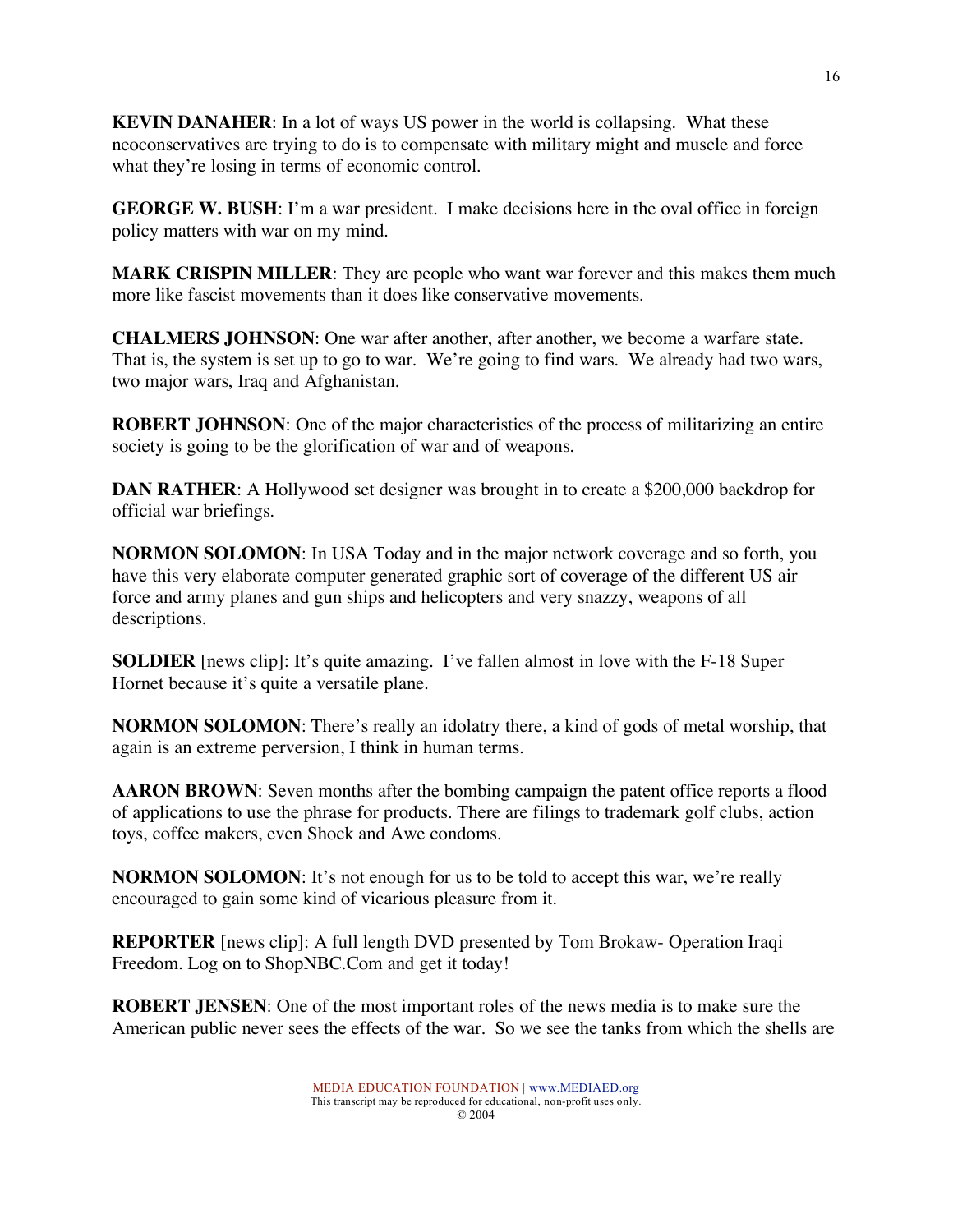fired. We see the soldiers firing those shells. We don't see the people killed and maimed by those shells. The American public has received a very one-sided view of war.

**STAN GOFF:** I, for one, don't think we should censor photographs of people that are wounded or dead. I think we should see them in living color every single night. You know? Now they hide behind it, "Well, that it would be insensitive" and all that stuff.

**DAN RATHERS** [news clip]: Some of it, after careful thought, in trying to be responsible as well as sensitive, we have electronically blurred.

**STAN GOFF**: Of course it would be insensitive. People need to be sensitized to what's really going on.

**JULIAN BOND**: In addition to the thousands of Iraqi civilians who have been killed during the war and occupation, more than 600 American servicemen have fallen with thousands more wounded and permanently maimed. Each one of these casualties represents a family shattered by the war.

**MICHAEL FRANTI**: If you travel to where people are really living and where soldiers are really coming from, just the poor communities all around this country, people know what's up with war and people don't like and they don't support it.

**JULIAN BOND**: Jesus Suarez Del Solar was one of the first American victims of the war in Iraq. He left behind a wife, a young son, and a father, Fernando Suarez Del Solar, forced to come to terms with their loss.

**FERNANDO SUAREZ DEL SOLAR**: This war has destroyed a lot of families. This family is destroyed. And my grandson lost a father. He lost an opportunity to have good relations with a father and the mother. As he was leaving on February 5, he was telling me 'father, I'll come back. Don't worry about it. But, if something happens, take care of my son…my wife – my son, give the same education you gave to me. And I said, 'Don't worry about it. You'll come back.' And never come back.

**JULIAN BOND**: Stan Goff is a retired Army Special Forces Master Sergeant. His son is currently serving in Iraq. In November of 2003, Goff wrote an open letter to American troops in Iraq. He drew connections between his own combat experiences in the Vietnam War and what he now sees American troops experiencing in Iraq.

**STAN GOFF**: Two of the hardest things I had this year: one was when I said goodbye to my son. And one was the day after the truck bomb went off on the  $11<sup>th</sup>$  of December in Ramadhi where he is because it took two days before we heard anything from him and we were on pins and needles. I have additional fears. I have the fear that he's going to come back as crazy as I was when I came back from Vietnam, and you know a lot of us went crazy in different ways, you know. I don't know how many helicopter pilots I talked to that came back from Vietnam and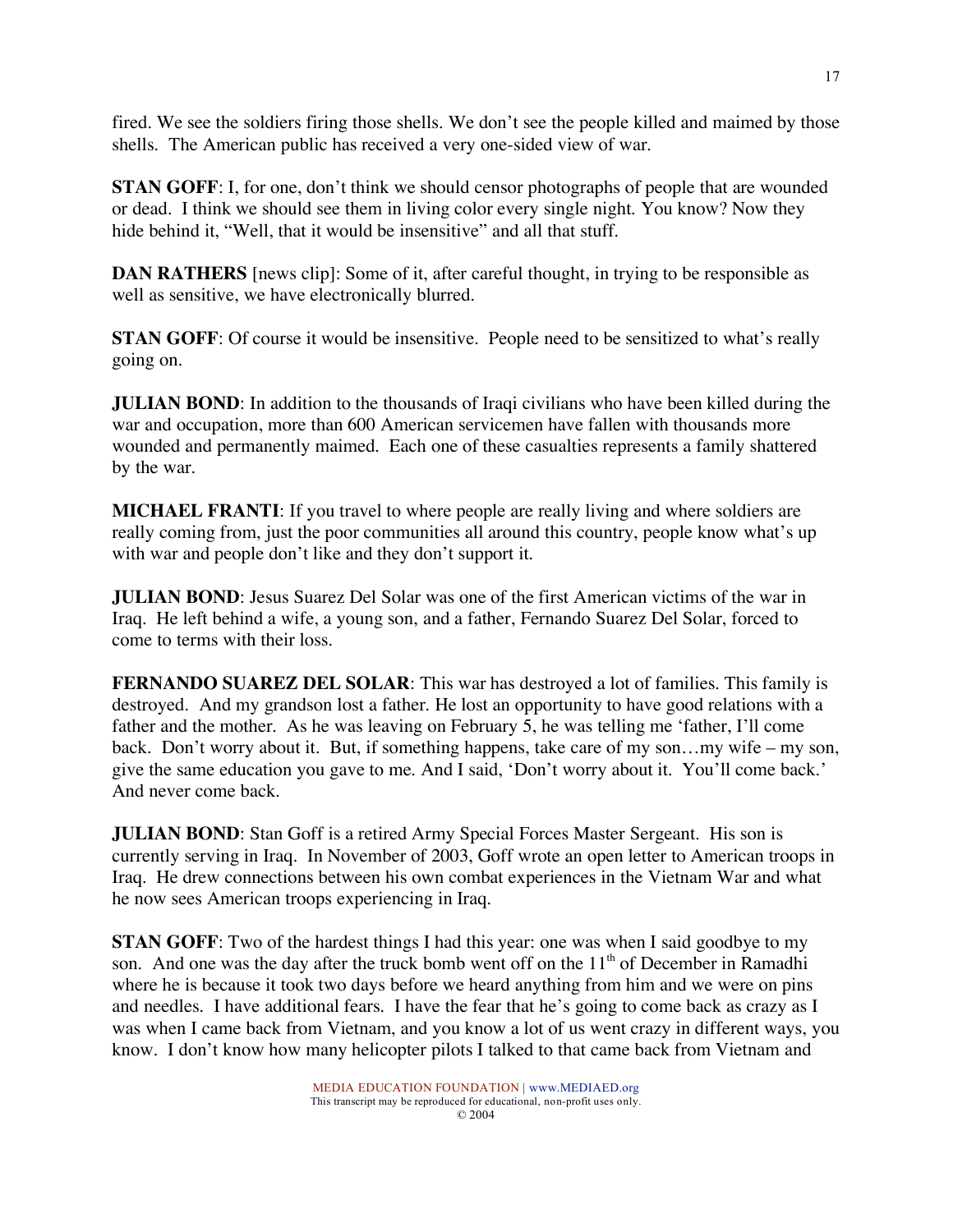said, "I just loved greasin' them. It was the biggest thrill of their life. Just to find somebody, where there were no witnesses, and hose them down. Way more common then most people realize. People at My Lai got caught. That stuff was going on every single day somewhere.

**DANIEL ELLSBERG**: An atrocity situation, that's what we have in Iraq right now. The attacks on our troops there are clearly inspiring a kind of trigger happiness and a readiness for revenge in our troops, and I think will result in the same kind of things we saw at My Lai.

**STAN GOFF:** I wrote the piece that said "hold on to your humanity" specifically to describe how that process happens to some people, why it happens, how at the very bottom of it is the ability to redefine people whose nation you occupy as somehow less than human.

**JULIAN BOND**: In November of 2003, a US delegation of military families and veterans visited Iraq. Medea Benjamin, of Global Exchange, helped organize the trip and accompany the group.

**MEDEA BENJAMIN**: The son of one of the members of our delegation said to him, his father, "Dad, they hate us here. They saw us first as liberators, and now they see us as occupiers, and they hate us. They want us to go home. We want to go home." One woman who saw her daughter for the first time in three years, because her daughter had been stationed in Germany, and this mother broke down and cried seeing her daughter, and she said, "If I had the money to put my daughter in college, she would be holding a book instead of a gun. She shouldn't be holding a gun, none of these kids should be holding guns."

# **CHAPTER 6: "Bring It On"**

**CHALMERS JOHNSON**: Foreign policy was hijacked by some people that -- I think it's cruel but proper -- General Zinni of the Marine Corps called them Chicken Hawks, war lovers who have no experience of either barracks life or war, who are abstract enthusiasts for empire.

**JACKSON KATZ:** How many of these men who are the "neocon intellectuals" avoided military service when they had the chance or when they were of draft age? They avoided it, but of course they are willing to send blue collar, and working class, and men of color from the poor and working classes off to kill and die for their imperial ambitions, but they're sitting in their "tony" offices in Washington and New York.

**SCOTT RITTER:** I'm an American first and foremost. I love my country more than anything, I'm willing to die for my country, unlike George W. Bush, our President, Mr. Chicken Hawk, a guy who couldn't even have the courage to see through his tour of duty in the Air National Guard. Maybe flying F102 's over Texas was too dangerous so he ran off to Alabama, while millions of Americans were going to Vietnam, and he has an administration chock full of these so called heroes. People who didn't have the courage to defend their country in a time of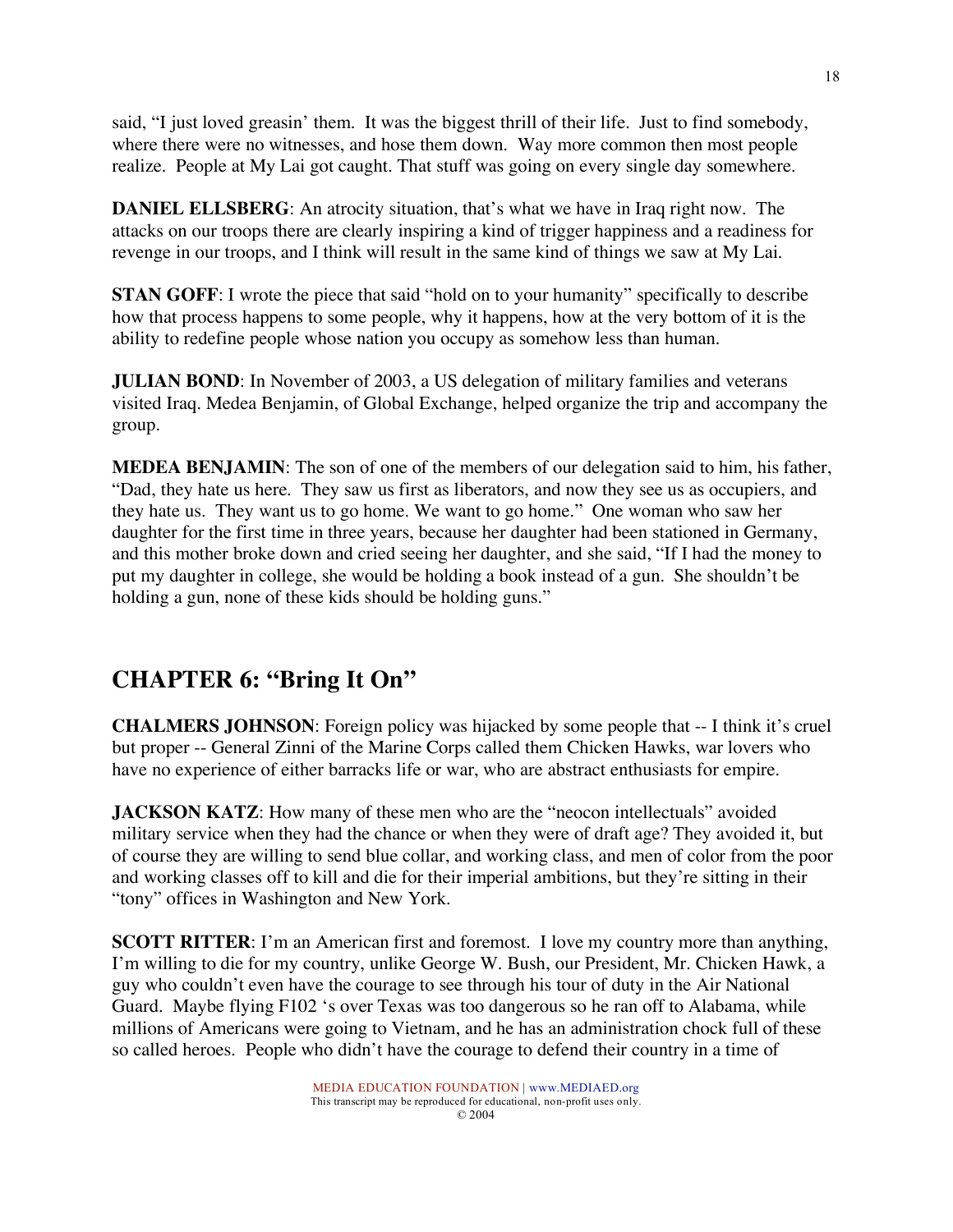unpopular war and yet today they've got us engaged in another unpopular war and their asking other people to go out there and do things.

**LT. COL. KAREN KWIATKOWSKI**: We call them Chicken Hawks because none of them served in the military. They didn't wear a uniform they all had other things to do. None of their children serve in the military. So this is a double Chicken Hawk whammy here, because you know, George Bush's daughters don't wear a uniform. It's funny they compare, he says my daughter's the same age as Jessica Lynch, yeah but there's a big difference. Jessica Lynch wore a uniform and did what you guys told them to do.

**MICHAEL ERIC DYSON**: You say you're the leader of the free world because you have military experience and we find out you've been AWOL. You didn't really show up. There are holes even in the stories you put forth in the media now, that suggest, "I was there, look, I have memories of it. I remember that I was there."

**JOURNALISTS**: There isn't anyone who can stand up and say, I served with George W. Bush. These records ought to have been noted by his commanding officers. Some of his officers don't remember seeing him. It's a simple question how about a simple answer.

**MARK CRISPIN MILLER**: Bush was a draft dodger. Not only that he was AWOL, in fact he was a deserter, because if it's longer than thirty days, you're a deserter. The guy was actually a deserter in wartime. If it had been Clinton, they would have just crucified him on the White House lawn.

**MEDEA BENJAMIN**: I was in Iraq when George Bush made the comment, when he was talking about Iraqi attacks on US soldiers, and he said "Bring 'em on."

**GEORGE W. BUSH**: There are some who feel like the conditions are such that they can attack us there. My answer is bring 'em on.

**MEDEA BENJAMIN**: And you should have seen the reaction among the troops when they heard that. They started saying bring on the attacks? We're the ones who are out here on the streets doing patrol that are the targets, how could he be saying that? This could only be coming from people who never fought. He can dress himself up all he wants in this military gear and show up on aircrafts and present himself with a turkey in front of the troops. This guy never fought a war.

**NORMON MAILER**: He's not qualified to speak of himself as macho, but he's shrewd enough to know that those working males out there are very angry, and that if he presents himself as macho -- as he did of course with that ridiculous flight, in the back seat of that fast plane to land on the carrier, in full combat gear -- if he presents himself that way, they'll buy it. They'll buy it because they need it.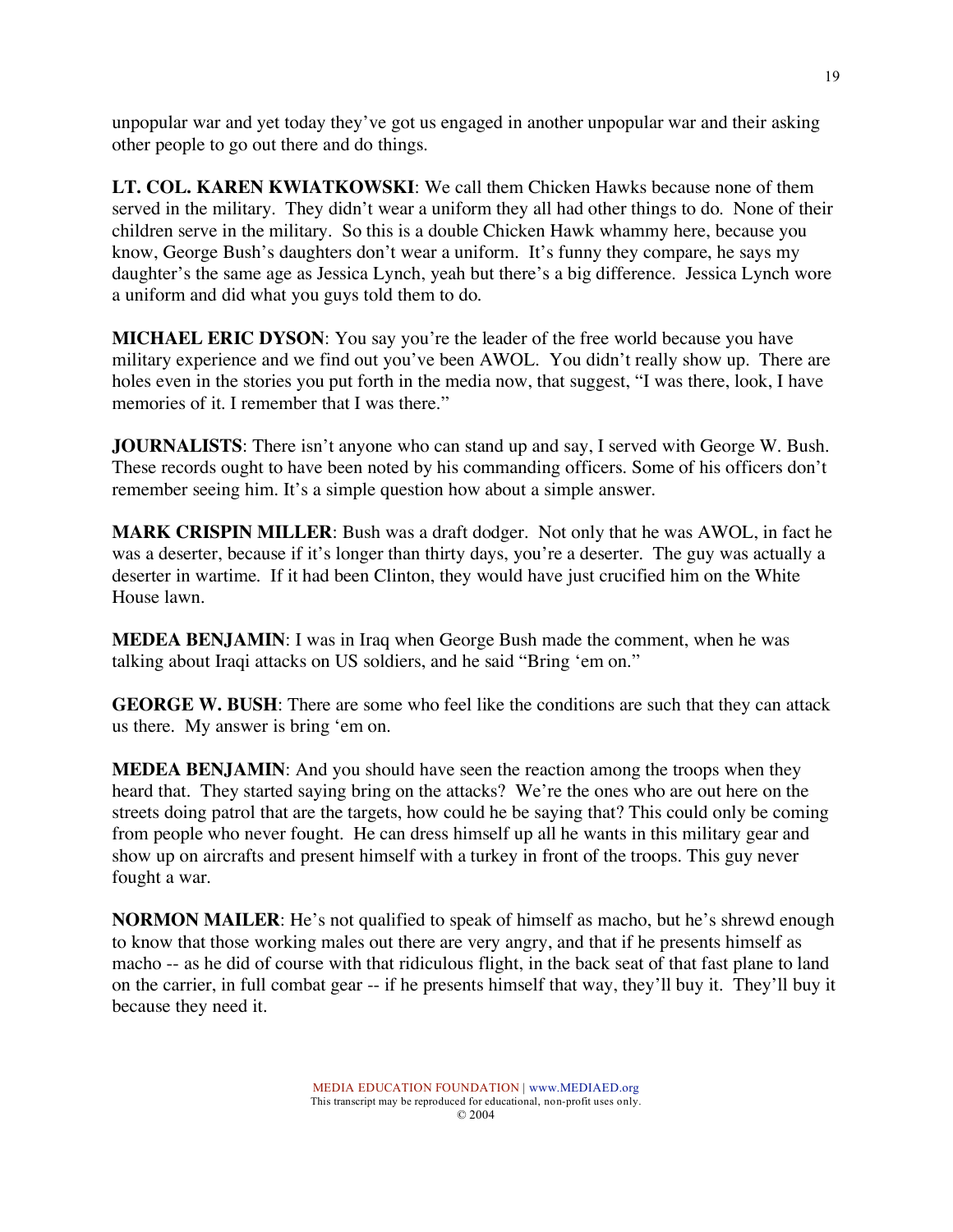**REPORTER** [news clip]: A recent AP poll shows Mr. Bush leading his democratic opponent, John Kerry by almost 20 percent when it comes to white men.

**MARK CRISPIN MILLER**: On his visit to ground zero a few days after the catastrophe, he took the bull horn and stood along side some of the rescue workers, and basically did the one thing he has always been undeniably good at which is cheerleading. He was a cheerleader at Phillips Andover actually and very good at it. This is a culture of TV, where the press really only cares about, and only responds to, televisual performance. And at a moment where everybody wanted a big daddy, Bush did well enough to allow the press to marvel at his aplomb, at his stature, and it became a kind of self-fulfilling prophecy.

**WILLIAM HARTUNG**: If I had a little window into the average American household, you know like five minutes on their TV screen at night to tell them how to decode the kind of propaganda they're going to see from President Bush about security, I think I would say, you know, first of all, don't just look at the images, don't just look at Bush landing on the aircraft carrier, Bush surrounding himself with our troops.

#### **GEORGE W. BUSH**: Hoo-aa! Semper Fi!

**WILLIAM HARTUNG**: They want him to look tough, they want him to look strong, in fact even on Earth Day, you know, the image they chose was him with an ax in his hand, clearing trails in the Adirondacks. So his administration is so dripping with testosterone, that even to celebrate Earth Day the guy's got to have a weapon in his hand.

**JACKSON KATZ:** They lose no opportunity to take pictures of Bush on the ranch, outdoors, not sitting at a desk, you know, wearing reading glasses and having intellectual conversations, but out walking, clearing brush, sitting in the back of a pickup truck. Those images are plentiful, and that's not an accident. That's how they've understood Bush's popularity. He is the rugged individualist. He is the cowboy.

**GEORGE W. BUSH**: "Whoo!"

**MICHAEL ERIC DYSON**: The Republicans have ingeniously created this sense that this is about real men.

**GOV. ARNOLD SCHWARZNEGGER**: If they don't have the guts I call them "girlie men.'

**MICHAEL ERIC DYSON**: It's time for real men to step to the plate. Now enough of this mamby pamby, because George W. represents the reborn American male.

**JACKSON KATZ:** In 1992, James Carvel hung up a sign in the Clinton campaign headquarters that said, "It's the Economy, Stupid," which became a famous slogan of the 1992 campaign. Well, in 2004, the Democrats need to hang up a sign that says, "It's the masculinity, stupid."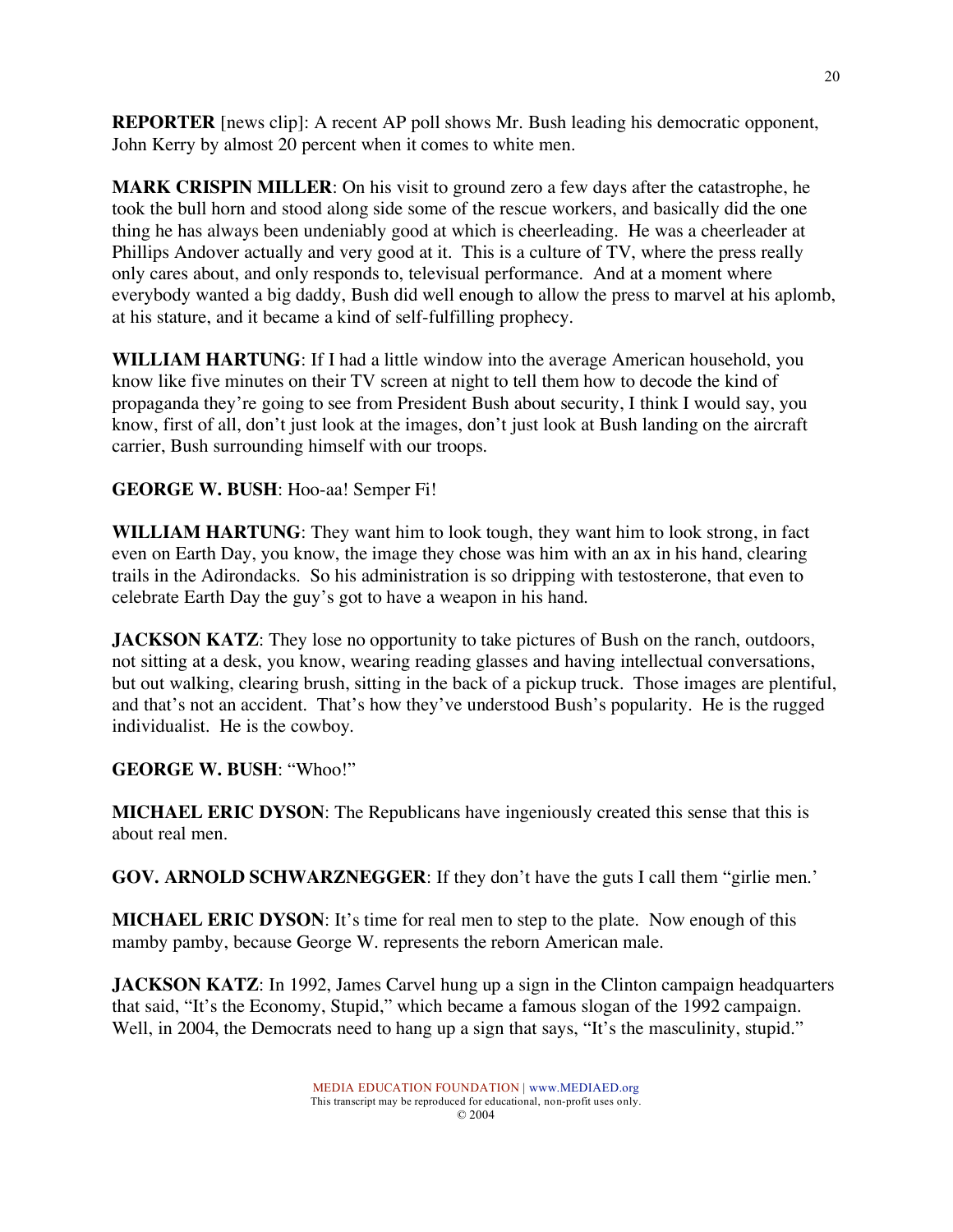**MARK CRISPIN MILLER**: Bush's propagandists have been masterful at crafting a certain image for him, an image actually based to some extent on his weaknesses. He's not a guy who was born in Connecticut, and was a legacy admission to Phillips Andover and Yale. He's not a guy who has the Queen of England as a cousin. He's not a guy from a fabulously wealthy family. None of that is the case. He's just Will Rogers. He's just a regular guy, and when he messes up the language it proves he's just like you and me.

#### **GEORGE W. BUSH**:

"I understand the emotionality of the death penalty."

"The US daily story about the subliminable messages. "

"To reduce plower, power plant emissions."

"First time we may be completely certain he has a nucular weapons."

"Some accuse us both of not being able to speak the language."

**MARK CRISPIN MILLER**: That's quite brilliant. To make Bush out to be a kind of Jacksonian figure, a kind of natural leader from the wilds.

**BENJAMIN BARBER**: President Bush and his colleagues talk about a certain America to defend their policies. They think America is still back in the  $19<sup>th</sup>$  century and where the tough guys can take out one another in an open combat, man against man, High Noon, on Main Street with Gary Cooper, being played by President Bush.

**GEORGE W. BUSH**: I want him, I want justice and uhh, there's an old poster out West, as I recall, that said, "Wanted: Dead or Alive."

**SCOTT RITTER**: He's not Gary Cooper, he's a coward who Bushwhacked the American people by exploiting the fear and ignorance engendered in the post-911 environment, to portray Iraq as a threat to out national security. Weapons of mass destruction that would destroy the very society that we live in. The need therefore for frontier justice to prevent mushroom clouds from popping up all over American cities. He lied to us. He Bushwhacked us.

**NORMON SOLOMON**: You know, it's fascinating to talk about the persona and the individual of George W. Bush, and yet at the end of the very dire day that we find ourselves in the midst of, it's really about an entire system that's cranked up for war and profiteering, and I think that's our challenge—to, in a sense, go beyond the personalities.

**WILLIAM HARTUNG**: You know, you think of past elections, Michael Dukakis, you think of him riding around in a tank looking like Snoopy, you know. You think of the Willie Horton ad against him. You know you don't really think of substantive things, because our elections rarely turn any more on substantive issues. But this is one that really needs to be decided on the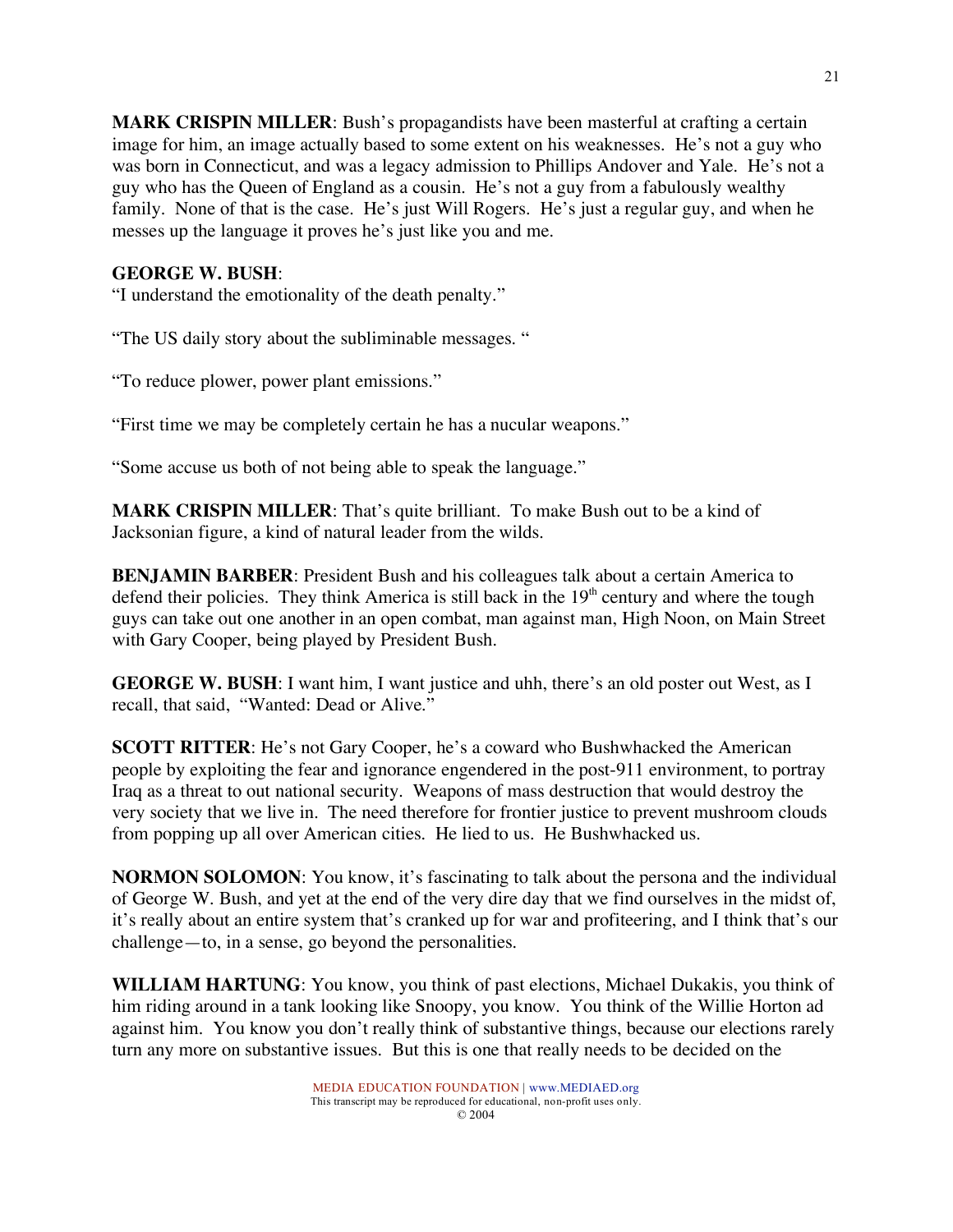substance, because our country faces real threats. But these guys are not going after the right threats. They're pursuing a pre-exiting agenda under the guise of fighting terrorism that is going to bankrupt our country, that is going to put our troops at risk and that is going to make the terrorist threat to us grow over time instead of diminish.

**JACKSON KATZ:** I would reject categorically the idea that to oppose the Bush agenda or the right-wing, or the neocon, militarism, that somehow opposing that means you're just laying down and saying, "Come get us, we're just going to be defenseless." That's ludicrous. No one would make that argument.

**DICK CHENEY**: If he were in charge, he would fight a more sensitive war on terror. America has been in too many wars for any of our wishes, but not one of them was won by being sensitive.

**JODY WILLIAMS**: I am not a pacifist. I think sometimes you need to have police and military action. Of course, you do. You know, if someone is breaking into your house, you should call the police, and they come and take the criminal away. They go to jail. When the terrorists attacked the United States, I fully supported working with the international community to share intelligence and capture them and to bring them to trial and put them in jail for life. But you don't invade another country just because you don't like the guy. That is breaking international law. And the Bush administration may scoff at international law, but if you act with impunity at that level, that filters down through all levels of society. If people believe that those in power can do whatever they want and not have to pay for it, it affects all of the fabric of society.

# **CHAPTER 7: The Politics of Citizenship**

**JULIAN BOND**: In the immediate aftermath of September 11, the people of the United States came together in an unprecedented display of national unity and the world rallied to their cause. Across the globe people came together in a spontaneous and stunning display of unified support for the people of the United States. Yet just two years later, in those same places and on those same streets, tens of millions of people would come together again, this time to march in outrage over the Bush administration's decision to invade Iraq. How the American people interpret the meaning and importance of this dramatic and sudden shift is a question that has yet to be answered.

**ZIA MIAN**: One of the things that the exercise of power does is that it cuts both ways. So the US exercises power in the world to create stability, people on the receiving end of that power see themselves being oppressed, and so they resist. And as a consequence, this process of trying to pacify the world and get it to go along with what the United States wants, actually creates the resistance that the US is trying to quell. And so this is not the way that will actually get us forward out of the situation that we find ourselves in. It only makes things worse.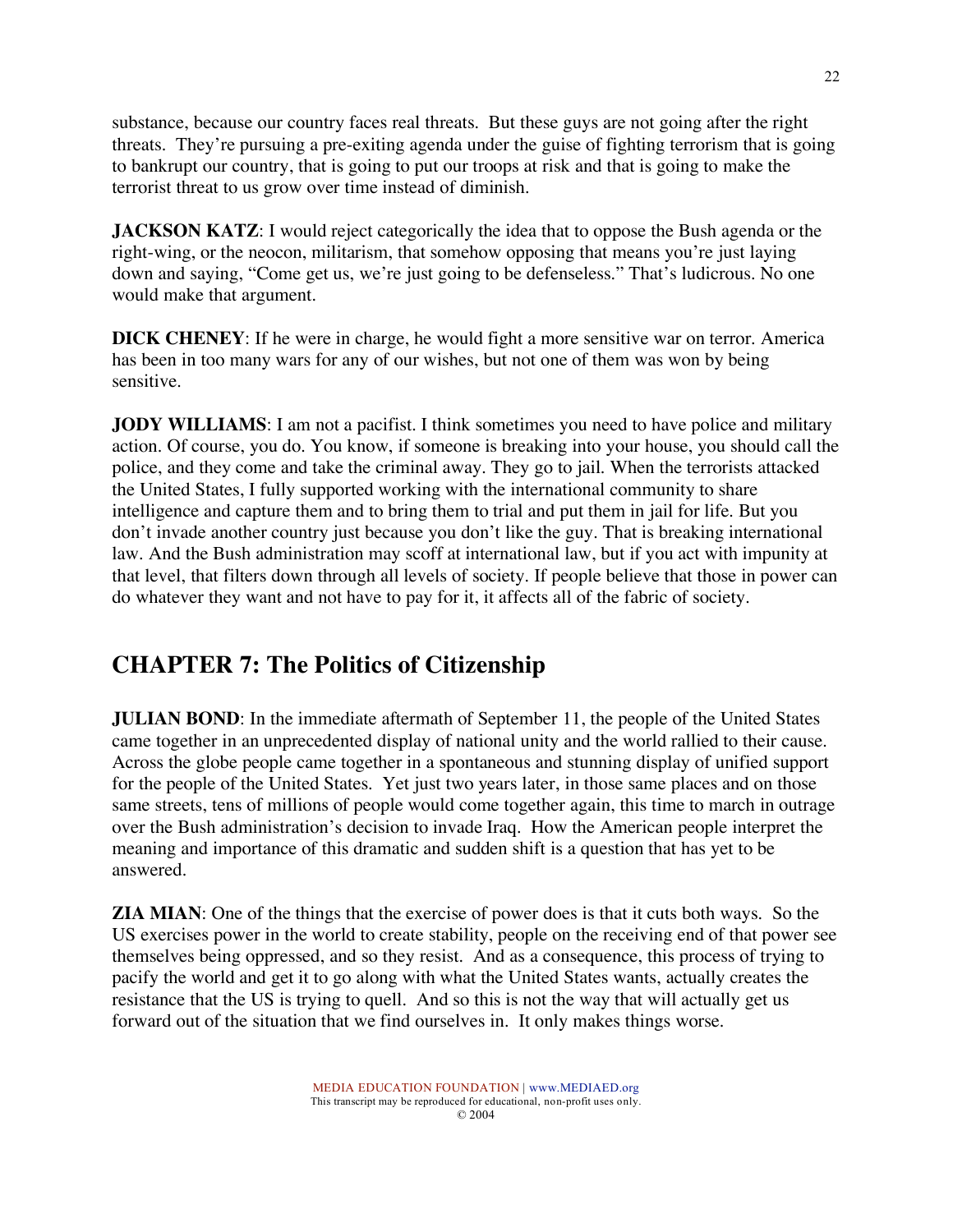**MICHAEL ERIC DYSON**: But even, those who want to cut Bush some slack and suggest that he and his administration are doing basically what is good for America don't realize there is tremendous ideological blowback.

**BENJAMIN BARBER**: The central defect of preventive war as an instrument against terrorism is not that it's illegal, although that's pretty awful, but that it doesn't work, it hasn't worked, and it cannot work.

**DANIEL ELLSBERG**: I would say that the war against Iraq not only is not part of the war against terror, meaning against Al Qaeda or against terrorist networks, but it virtually gives up the war on terror. It substitutes for it and suppresses it, in the sense that I think it's impossible to think of reducing the threat from Osama Bin Laden and from Al Qaeda so long as we are occupying Iraq and killing Muslims in Iraq.

**CHALMERS JOHNSON**: An Iraqi freedom fighter, an Iraqi nationalist, a man just like a Vietnamese, identifying foreign invaders in his country who are dominating his life, who are humiliating him in front of his family, who are barging into his house, brandishing weapons before his children, that's blowback. And that man 'til the end of time wants to kill Americans, and they're going to keep trying to do it.

**WILLIAM HARTUNG**: These guys who claim to be protecting our security basically are not taking the advice of the professionals—the professional intelligence community, the professional foreign service, the professional military—all are being shoved aside by the neoconservatives, most of whom are Chicken Hawks, who when they had the chance to serve their country, they ducked it. They got student deferments; they got their father to pull strings. Now they're sending other people's kids over there to Iraq, and basically, it's open season on U.S. troops over there. And every nutcase in the world who's got a beef with the United States knows where to go.

**MEDEA BENJAMIN**: Well I look at this from the point of view of a mother. I have two children, I want my children to live in a safe world. I don't want anymore September  $11<sup>th</sup>$ s to happen. And I look at what this government has done post September 11, and I think, not much more you could have done to make us less safe.

**JODY WILLIAMS**: Why do people in the US think that if we have bigger weapons, and more weapons, it's going to make us safe from terrorists. We have the most advanced military in the world. We have the most sophisticated weapons in the world. We have more nuclear weapons than anybody in the world. Did that stop September 11? It didn't stop it.

**GREG SPEETER**: I think it's really important that we begin to redefine national security. If people don't have jobs, if people can't provide education for their children, if people are going hungry, if people don't have health insurance, they're insecure. We need to be able to address that level of insecurity in this country and the federal government is not addressing those needs because we're pouring all of this money into a unilateral war and providing tax breaks for very wealthy people.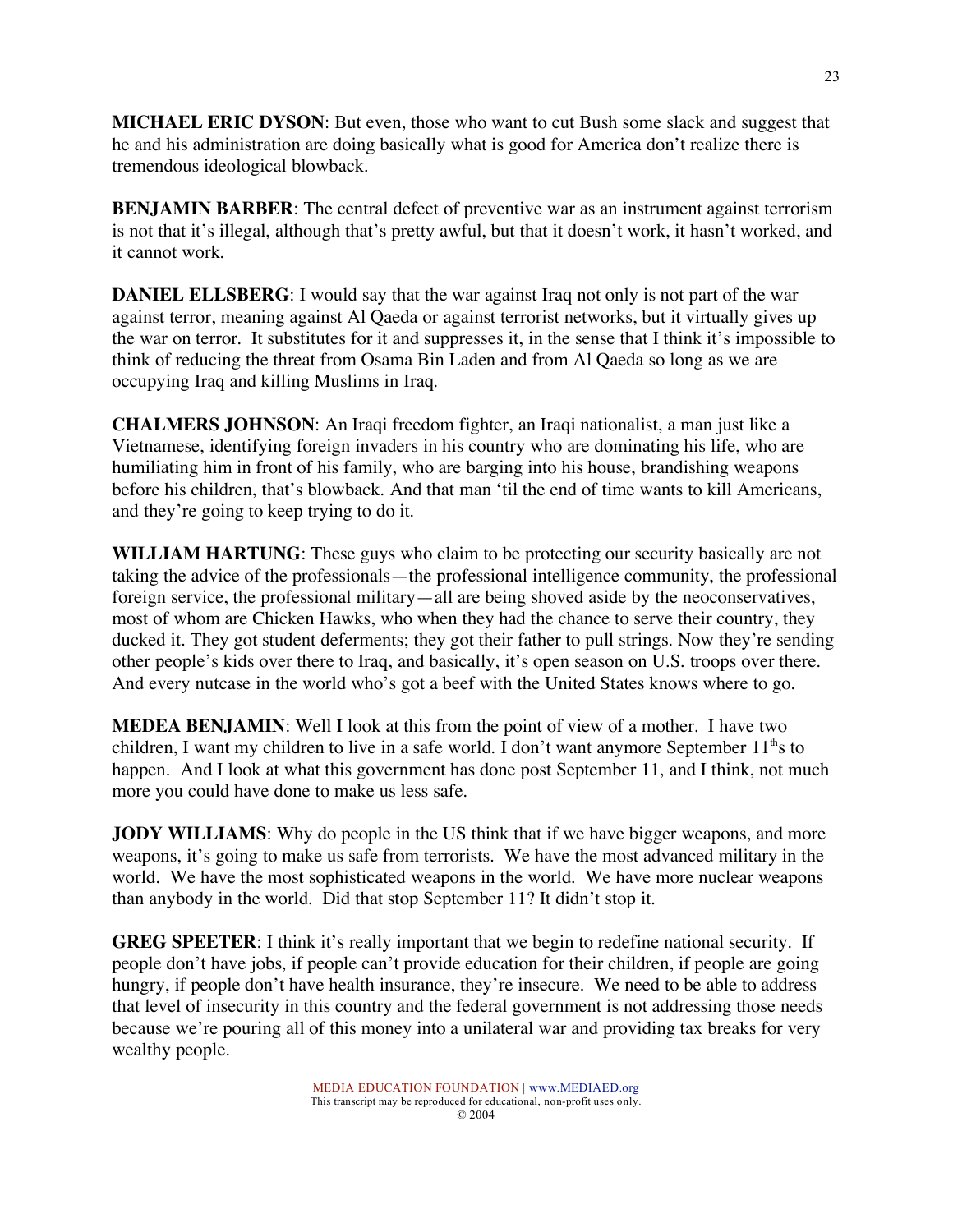**NORMAN MAILER**: You have a set of religious beliefs here that to the extent that we must support the wealthy, the rich, that the rich are in terrible trouble, that if we don't take care of the rich everything terrible will happen. Well, my theory is the rich can always take care of themselves. That's why they're rich. They have a wonderful skill for making money. They don't need our government help. They need to be impeded by the government. It'll bring out the best in them. At the same time it would level the playing field a little bit.

**WILLIAM HARTUNG**: So, I think what it really comes down to is: are the American voters going to sit still for this? Are we going to treat our democracy like some sort of spectator sport, like watching the Super bowl, or are we going to ask a little more of ourselves this time. Are we going to explore these claims? Are we going to look at the details of what this administration has actually done?

**MICHAEL ERIC DYSON**: Politics is about the arguments over the distribution of resources. That's what politics, at one level, is about. You got an argument, you got a dog in that fight don't think that is doesn't concern you. It concerns you if you're concerned about what kind of water you drink, what kind of air you breathe, what kind of terrorists will be around you...

**VANDANA SHIVA**: Good societies have cultivated fearlessness and hope among their citizens. Good politics has always been about real courage, real fearlessness. Take Gandhi, whose ultimate weapon was fearlessness, against one of the worst empires of our times. And the very notion of not cooperating with that empire was based on fearlessness. Martin Luther King walked in the Gandhian tradition he walked in fearlessness. Every leader worth their names promotes fearlessness.

**SCOTT RITTER**: I think we have to understand that the definition of patriotism cannot be hijacked by people with a specific ideological agenda. A patriot is somebody who loves their country, and how they express that love can be either by waving a flag and blindly supporting the president—I would say that they are limited patriots because they truly don't understand the concept of representative democracy. And then there are those who have considered the whole range of issues, have compared and contrasted the positions taken by the government with the Constitution of the United States and the values we espouse as people, and find the government's policies wanting, and then have the courage to speak out against those policies, so that there is informed consent when we send those other patriots—young men and women who honor us by wearing a uniform. When we send them abroad to fight and die for a cause, it's patriotic to make sure that the cause we are asking them to sacrifice for is worth it.

**MICHAEL FRANTI**: And patriotism is when you say we have love for our nation and love for our communities and sometimes our nation does things that are positive and sometimes our nation does things that are negative and it's my responsibility out of my love for this nation to speak out loudly in support of the things that it does well and speak out loudly against those things that it's doing that is hurtful.